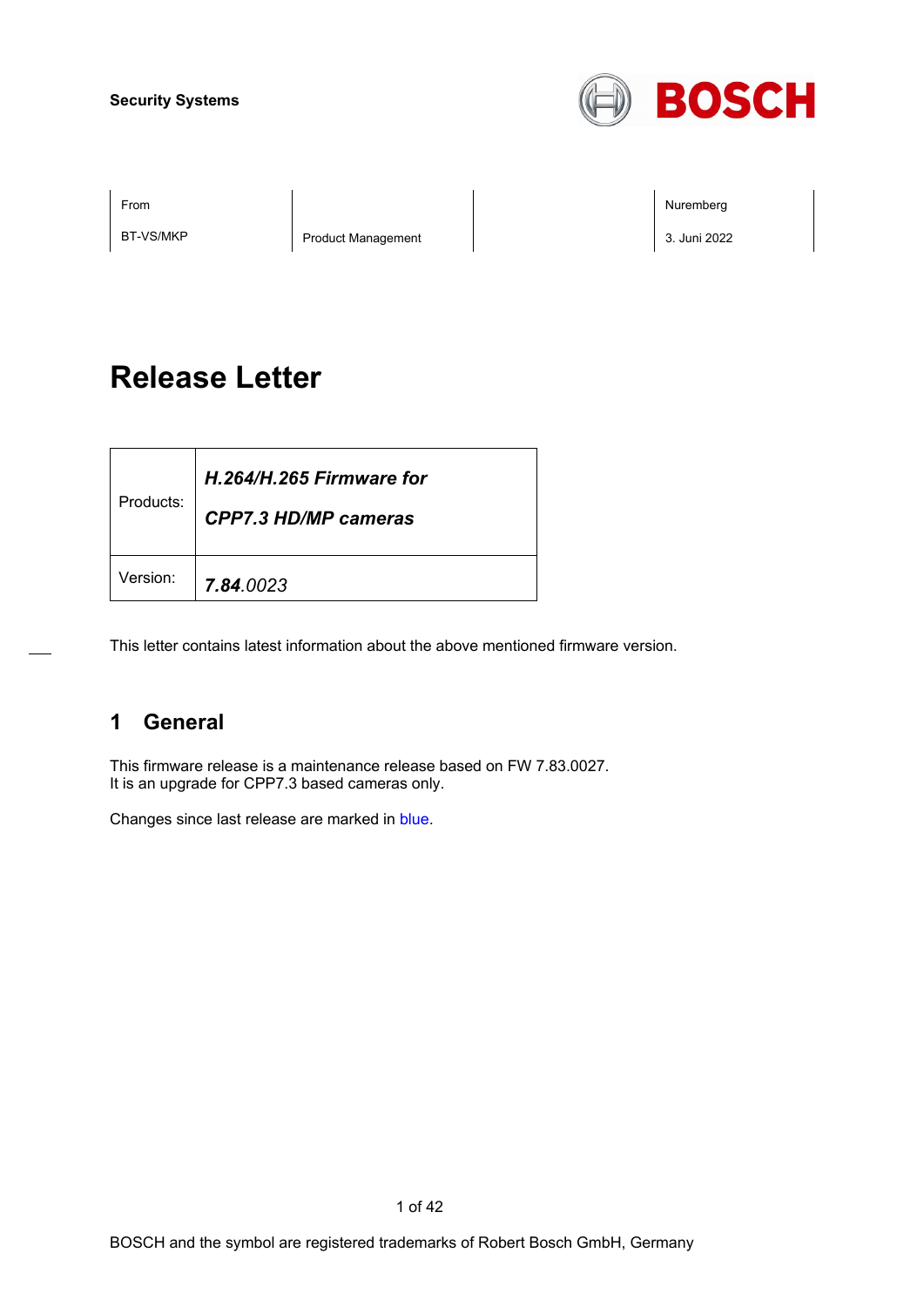

From Nuremberg (Nuremberg ) and the contract of the contract of the contract of the contract of the contract of the contract of the contract of the contract of the contract of the contract of the contract of the contract o

BT-VS/MKP Product Management 3. Juni 2022

# **2 Applicable products:**

- AUTODOME IP 4000i
- AUTODOME IP 5000i
- AUTODOME IP starlight 5000i (IR)
- AUTODOME IP starlight 5100i (IR)
- AUTODOME IP starlight 7000i
- DINION IP 3000i
- DINION IP bullet 4000i
- DINION IP bullet 5000
- DINION IP bullet 5000i
- DINION IP bullet 6000i
- FLEXIDOME IP 3000i
- FLEXIDOME IP 4000i
- FLEXIDOME IP 5000i
- FLEXIDOME IP indoor 8000i (– X series)
- FLEXIDOME IP starlight 5000i (IR)
- FLEXIDOME IP starlight 8000i
- FLEXIDOME IP starlight 8000i (– X series)
- MIC IP starlight 7000i
- MIC IP starlight 7100i
- MIC IP ultra 7100i
- MIC IP fusion 9000i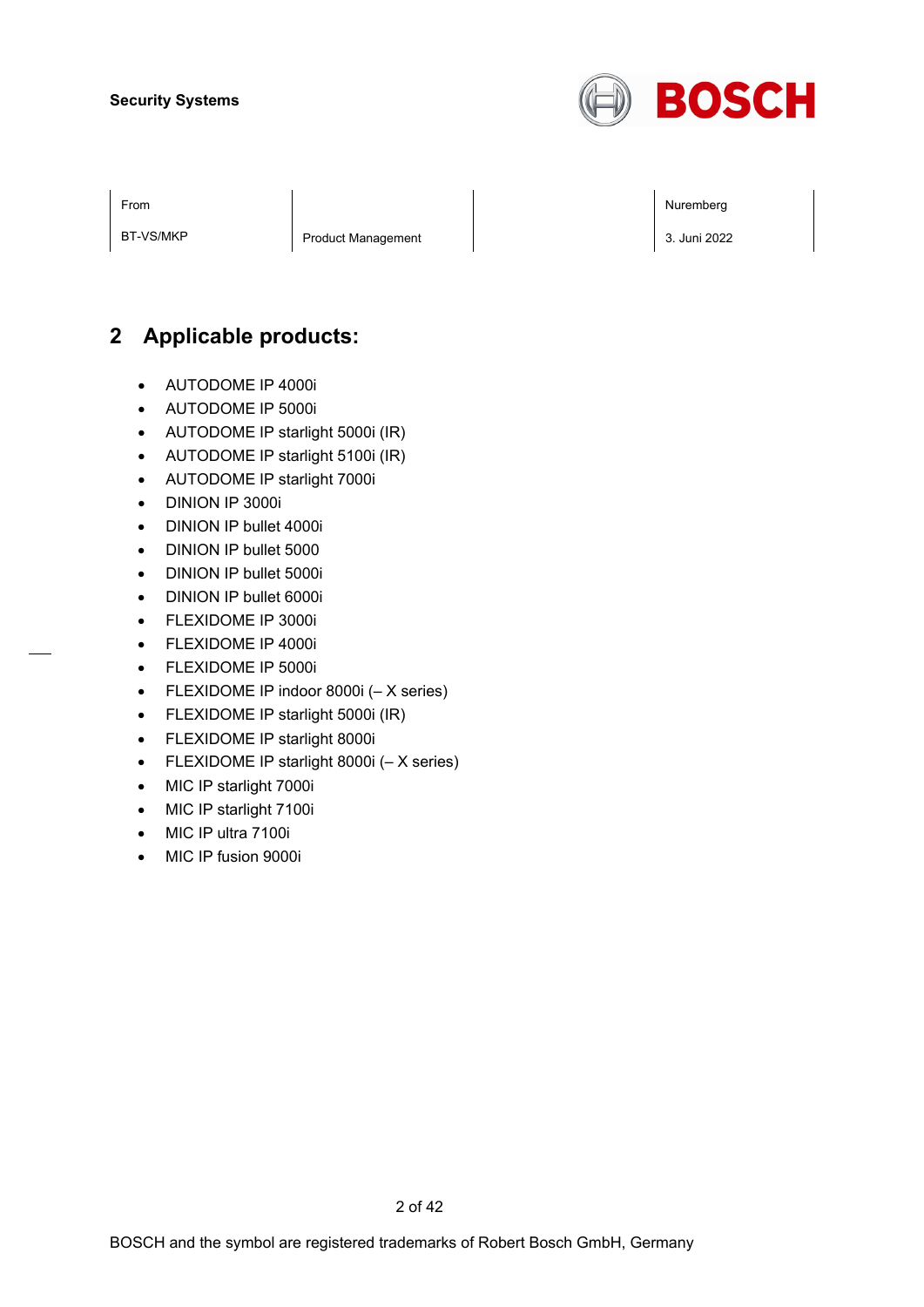

BT-VS/MKP Product Management 3. Juni 2022

From Nuremberg (Nuremberg ) and the contract of the contract of the contract of the contract of the contract of the contract of the contract of the contract of the contract of the contract of the contract of the contract o

# **3 Important notes:**

# *3.1 Two-factor authenticated firmware signature*

The security of the signature of the firmware file has been strengthened by using a two-factor authentication process for signing the final released firmware file. This new process has been prepared for with firmware 6.50 and comes into effect with succeeding versions.

The new signature protects from non-released versions being installed in production systems. As a result, pre-release (beta) versions, required sometimes in projects, need to have a special license installed prior to the firmware update. Requests for pre-release versions need to be handled via tech support tickets in order to allow tracking and require a concession signed by the customer.

In case a firmware must be downgraded from a device with firmware 6.51 or higher installed, the downgrade is only possible via firmware 6.50 with an updated signature. Please contact our customer service or technical support to get a link to this firmware.

# *3.2 Firmware file encryption*

In order to upload version 6.51 or higher to a device running a firmware version below 6.50, you need to upgrade first to version 6.50, since older firmware versions do not support firmware file decryption. This can be achieved by uploading the combined firmware file multiple times until the required firmware version is installed.

# *3.3 "Originally manufactured" certificate*

Since firmware version 6.30 all cameras are prepared to receive a unique Bosch certificate during production, assigned and enrolled by Escrypt LRA. These certificates prove that every device is an original Bosch-manufactured and untampered unit.

Escrypt is a Bosch-owned company, providing the Bosch certificate authority (CA). Enrollment of the certificates in production is asynchronous to this firmware release.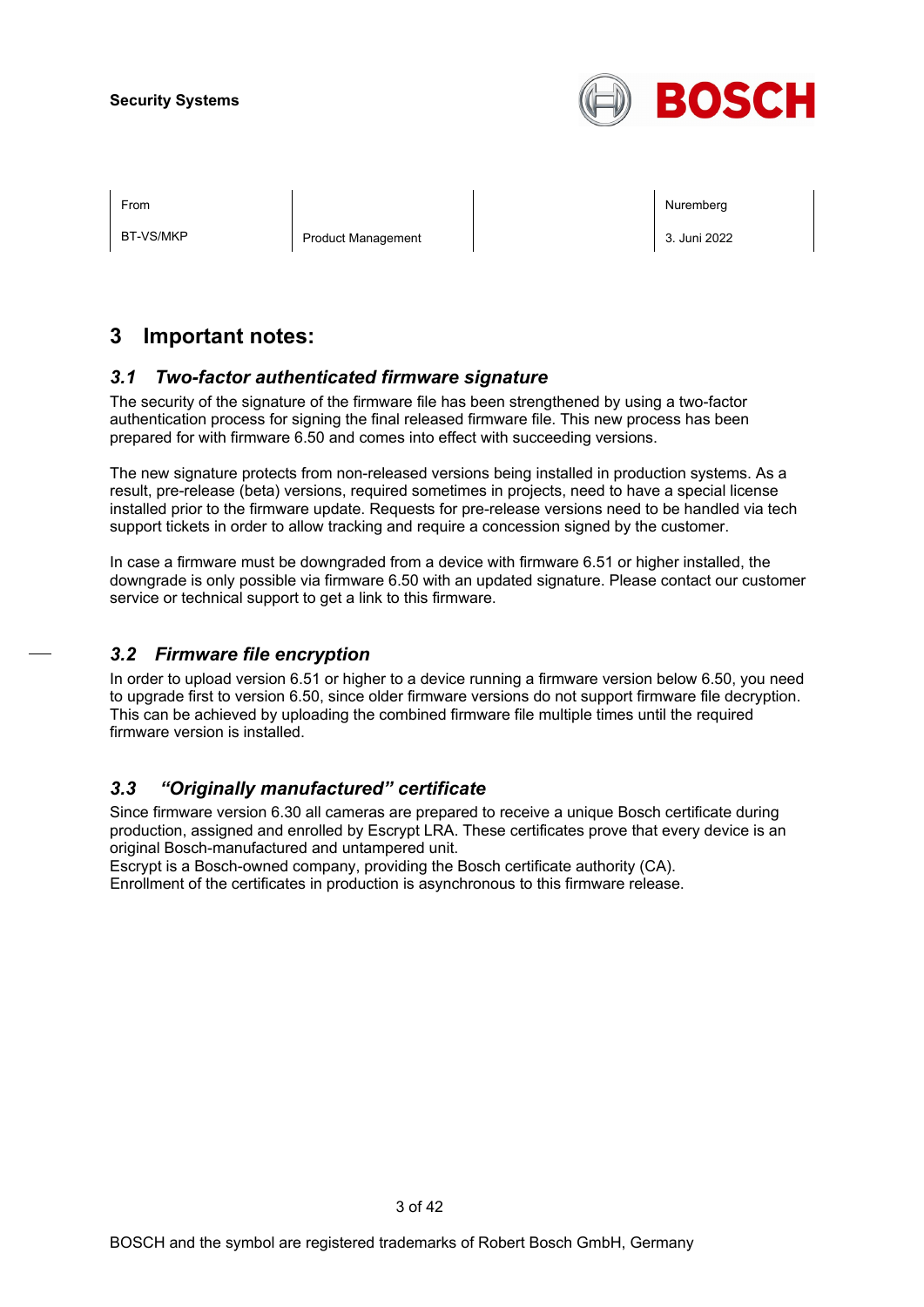

BT-VS/MKP Product Management 3. Juni 2022

From Nuremberg (Nuremberg ) and the state of the state of the state of the state of the state of the state of the state of the state of the state of the state of the state of the state of the state of the state of the stat

# *3.4 Secure Element ("TPM")*

All CPP7.3 devices incorporate a secure microcontroller, which we call our Secure Element. "A Secure Element is a tamper-resistant platform capable of securely hosting applications and their confidential and cryptographic data (for example cryptographic keys) in accordance with the rules and security requirements set by well-identified trusted authorities."<sup>[1](#page-3-0)</sup> In this specific case the requirements are defined in the Trusted Platform Module library specification defined by the Trusted Computing Group (TCG). As the Secure Element supports the main functionalities specified by TCG, the ones needed for an IoT device, it is often referred to as a "TPM".

Due to security reasons, the firmware or functionality of the secure crypto-microcontroller cannot be altered in the field.

Thus, not all new security features become available on devices with older secure cryptomicrocontroller hardware or firmware revisions.

# *3.5 Open Source Software*

Bosch Security Systems is an advocate of integrating open source software into its products. The use of open source software is noted in the *Service* menu on the *System Overview* page of every camera's web interface. For general information regarding open source software in Bosch Security Systems products, please visit [http://www.boschsecurity.com/oss.](http://www.boschsecurity.com/oss)

<span id="page-3-0"></span><sup>1</sup> [https://globalplatform.org/wp-content/uploads/2018/05/Introduction-to-Secure-Element-15May2018.pdf,](https://globalplatform.org/wp-content/uploads/2018/05/Introduction-to-Secure-Element-15May2018.pdf) page 1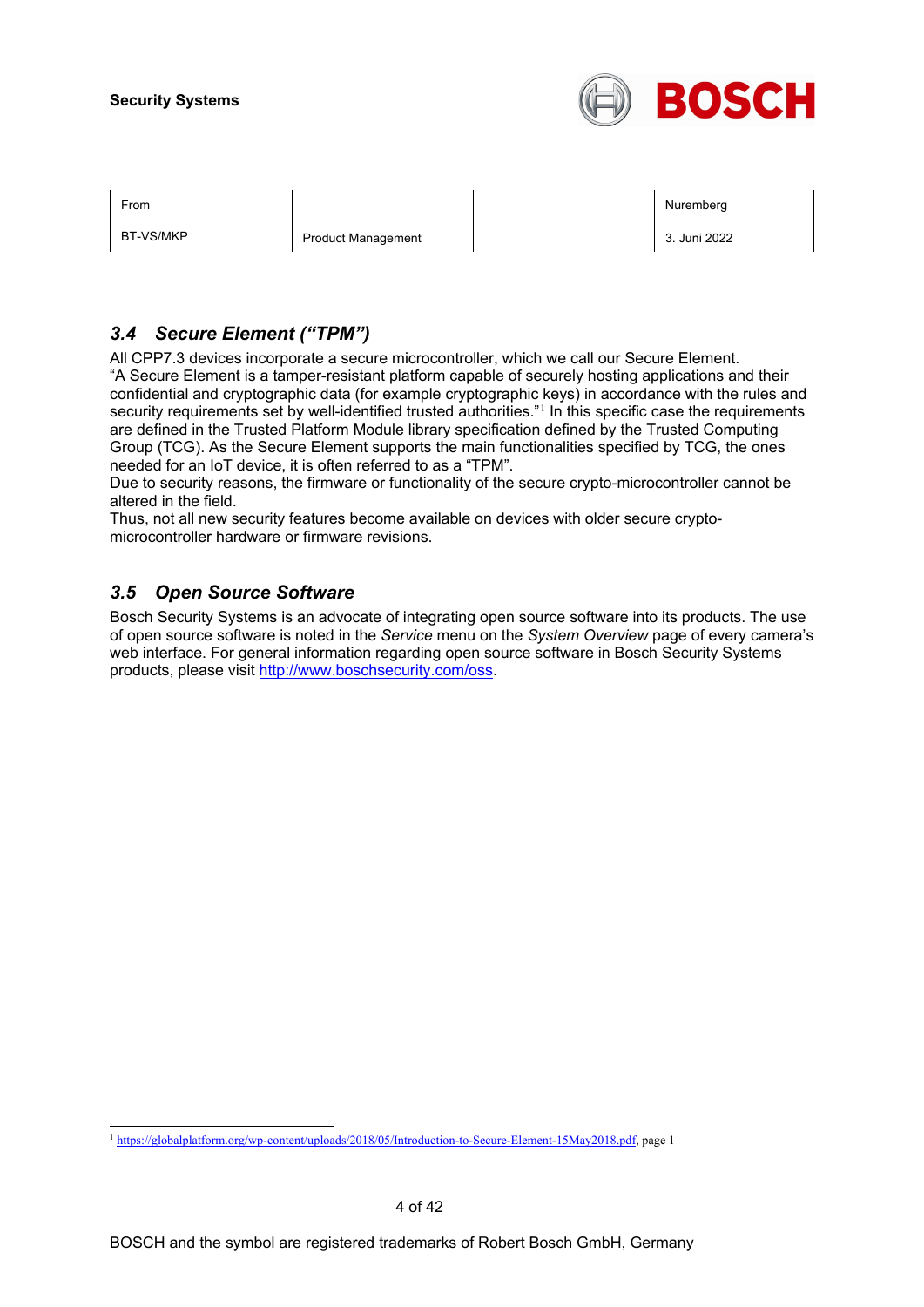

BT-VS/MKP Product Management 2. 3. Juni 2022

From Nuremberg (Nuremberg ) and the contract of the contract of the contract of the contract of the contract of the contract of the contract of the contract of the contract of the contract of the contract of the contract o

# **4 New Features**

- Bandwidth throttling has been added to allow the camera being installed on networks with limited throughput capacity. The available bandwidth can be configured as kbps values in the Ethernet section of the Network Access menu. The camera will then limit its data generation on the network to this maximum Ethernet transmission value to avoid bursts in the network traffic. The Ethernet input on the camera is not limited.
- The Network Access menu has been separated for IPv4 and IPv6 addresses. IPv4 and IPv6 can now separately be configured and activated.
- IP filter entries have been extended to allow up to 20 IP addresses or ranges.
- For certificate-based network authentication, and in case of an unsubstantiated time base, the camera may assume its time from the overlapping validity periods in the EAP-TLS certificates, if this feature is enabled via the camera's settings. With valid certificates, this will allow the camera to connect to the network even in case of an invalid system time due to e. g. a longer power loss.

# **5 Changes**

- An issue is fixed where insufficient memory allocation caused sporadic unresponsiveness of a camera's web user interface.
- An issue is fixed where a wrong color was applied to alarm-triggered bounding boxes when using Camera Trainer.
- An issue is fixed where metadata from optical and thermal sensors were misaligned for video fusion in MIC 9000i.
- An issue is fixed for MIC-7000i & MIC-9000i where a heartbeat recovery occurred when the camera displays status 23. Prior to this FW there could be a random loss of PTZ control after the recovery was completed.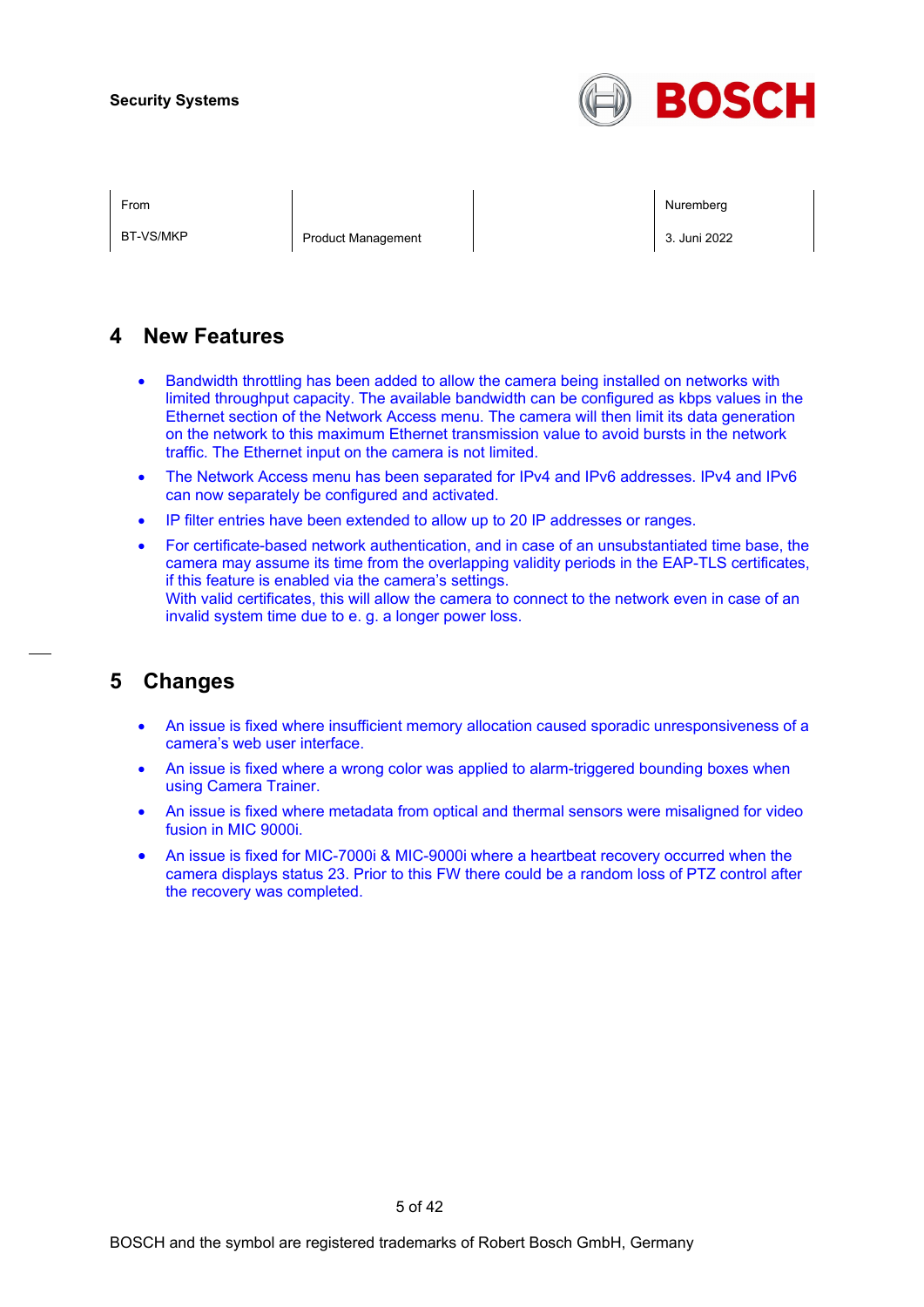

BT-VS/MKP Product Management 2022

From Nuremberg (Nuremberg ) and the contract of the contract of the contract of the contract of the contract of the contract of the contract of the contract of the contract of the contract of the contract of the contract o

# **6 System Requirements**

- Web Browsers:
	- o Google Chrome
	- o Microsoft Internet Explorer 11 or higher
	- o Microsoft Edge (Chromium based)
	- o Mozilla Firefox
- DirectX 11
- MPEG-ActiveX 6.34 or newer (for IE only)
- Configuration Manager 7.50 or newer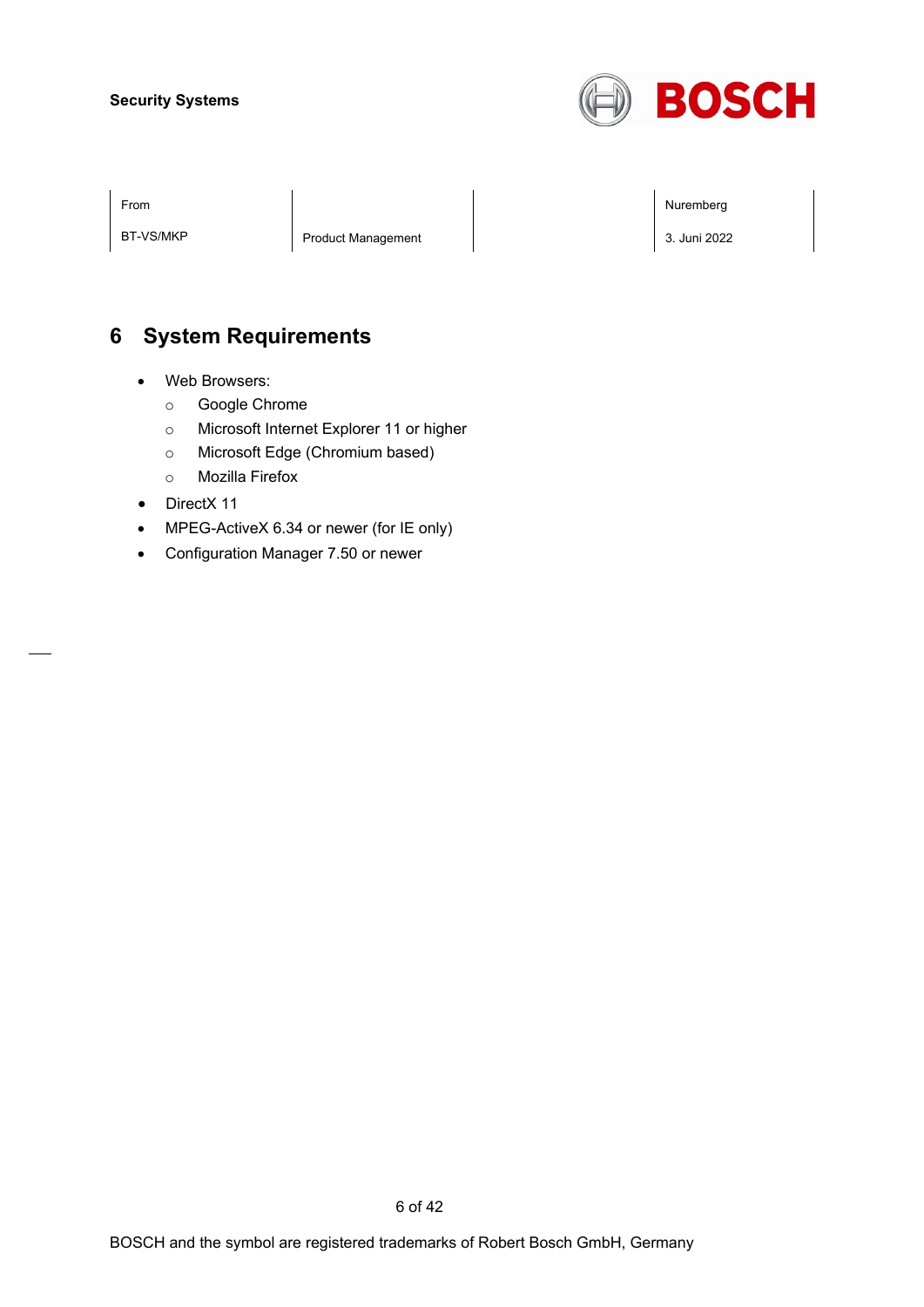

| ×<br>I |
|--------|
|--------|

BT-VS/MKP Product Management 3. Juni 2022

From Nuremberg (Nuremberg ) and the contract of the contract of the contract of the contract of the contract of the contract of the contract of the contract of the contract of the contract of the contract of the contract o

# **7 Restrictions; Known Issues**

#### **User Interface**

- If UAC is set to default in Windows 7, no snapshot or recording via LIVEPAGE is possible.
- Video and audio may be asynchronous during replay via Web page.
- If a VCA configuration using a rule engine is switched to a VCA configuration without using a rule engine, e.g. MOTION+ or IVA default configuration, the saved configuration is invalid. Forensic search with this configuration may lead to undesired search results.
- In Firefox, no audio is audible on the Audio Settings page.
- Opera mini for mobile devices cannot work in Intranets because it gets all pages through an opera proxy in the Internet. If there is no Internet connection no content is provided.
- When changing GUI language, the browser cache may have to be deleted and the web browser be reloaded before the language will be selected correctly.
- Google Chrome requires a plug-in for displaying TIFF images to properly show the reference image.
- Fluent decoding of buffered .mp4 video from camera is strongly dependent on the browser, Jerky video may occur, e.g. with Mozilla Firefox 52.0, which is not a camera malfunction.
- Shutter time values in preview window might slightly deviate from rounded values selectable from dropdown menu.
- Privacy masks and other orientation-related parameters must be checked and eventually reassigned after rotating a camera.
- Exchanging the company and device logo might not be possible anymore due to strengthened web browser security features, although the settings are still possible in the web user interface.
- Firmware upload in recovery mode (app0) is very slow on products produced with FW 6.32 up to FW 6.5x. Be patient and don't interrupt the upload.
- On-screen display stamping
	- $\circ$  Font size minimum is ensured for lower resolutions if per mill value would be too small.
	- $\circ$  Font size is automatically limited when maximum display stamping capabilities are reached though values may indicate differently. Limitation is evenly distributed over all defined stamping sections.
- A defective SD card may show 'device ok' status while being unusable. Check recording status for high level error description.
- Microsoft Edge may request re-entering the login credentials multiple times after reactivating a sleeping tab.
- RTSP live stream via media stream library is not possible with Safari browser on iOS/iPad.
- Password length for 'service', 'user' and 'live' is limited to 19 characters. Password length for all other users defined in one of the user groups is limited to 31 characters.

7 of 42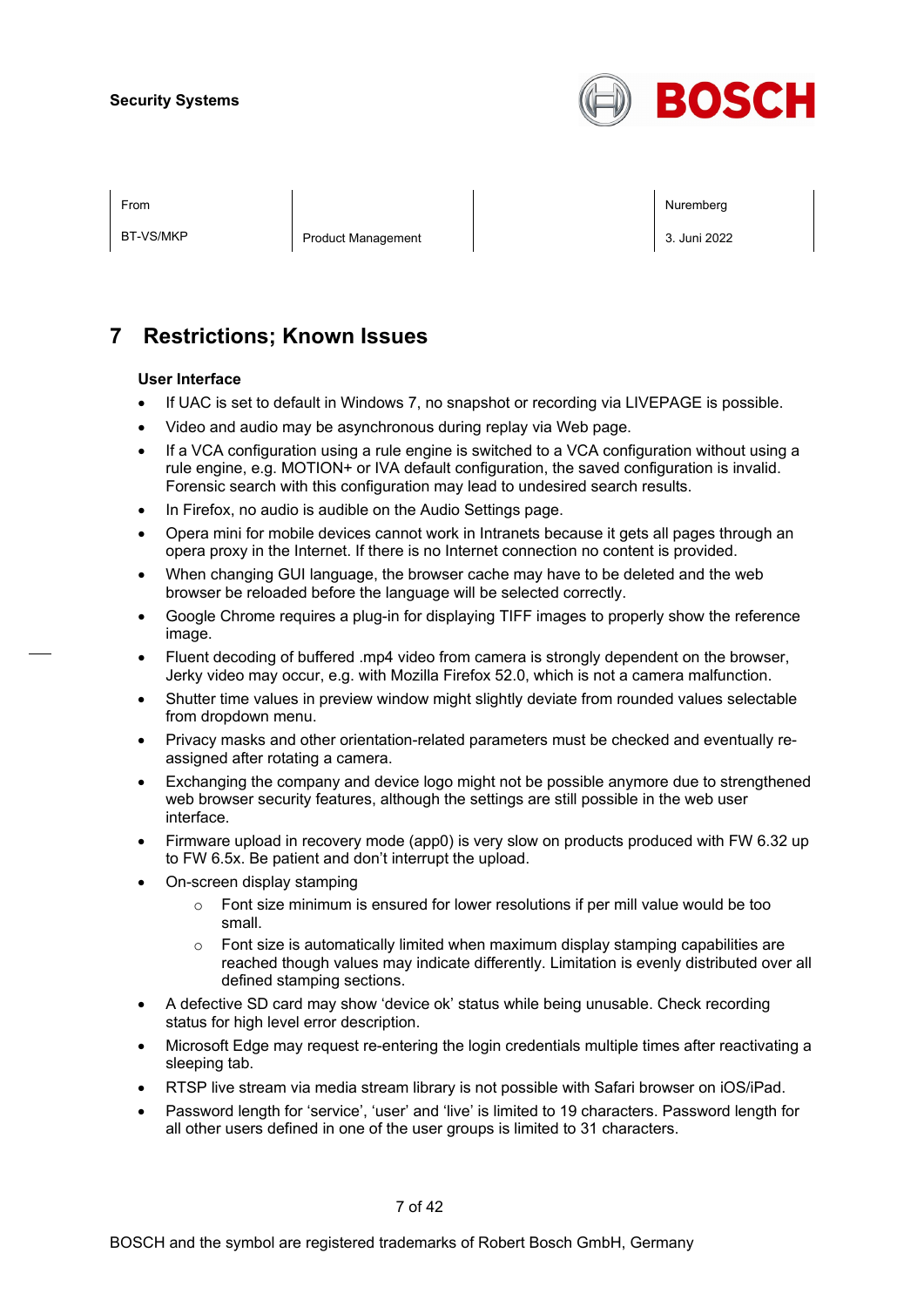

BT-VS/MKP Product Management 3. Juni 2022

From Nuremberg (Nuremberg ) and the state of the state of the state of the state of the state of the state of the state of the state of the state of the state of the state of the state of the state of the state of the stat

• Due to the recently introduced security feature 'HTTP referrer check' the browser connection will not be automatically redirected after an IP address change.

#### **Encoding**

- For H.264, only Main Profile using CABAC is supported. CAVLC is not supported.
- Frame rates in low light mode might vary and cause bit rate control to produce higher bit rates than set as maximum.
- With GOP structure set to IBP and IBBP the I-frame distance may not exactly correspond with the set value.
- For stream setting "Dual ROI" the maximum resolution of stream 2 might be limited regardless of a higher resolution selected in the encoder profile.
- Encoder quality regions are not implemented.
- For DINION IP bullet 3000i 5MP and FLEXIDOME IP 3000i 5MP series, using H.265 limits the maximum resolution to 4.2 MP. The maximum resolution of 5.3 MP can only be achieved with H.264 encoding.

#### **Security**

- When using certificates for mutual authentication, it must be ensured that the camera uses a solid and trusted time base. In case the time differs too much from the actual time, a client might be locked out. Then, only a factory default will recover access to the camera.
- Underscore character ("\_") and blank space are not allowed in common name in certificates.
- Excessive signing, e.g. due to very short video authentication signing interval, may have an impact on TLS connection setup.
- Client authentication is not working using Microsoft Edge as the browser does not send any certificate for client authentication, so the camera has nothing to authenticate.
- Video authentication using SHA hashing mechanisms are not functional if no self-signed certificate has been created yet. Opening an HTTPS connection once is prerequisite.
- Creating 2048 bit keys for self-signed certificates may take more than 20 seconds, extending the initial boot cycle, which may occasionally cause a timeout on the very first HTTPS connection to a camera. The next connection attempt typically is successful.
- If software sealing is active and SNMP is disabled in Network -> Network Services, no SNMP trap will be sent out on seal break due to the disabled service. The seal break itself is logged.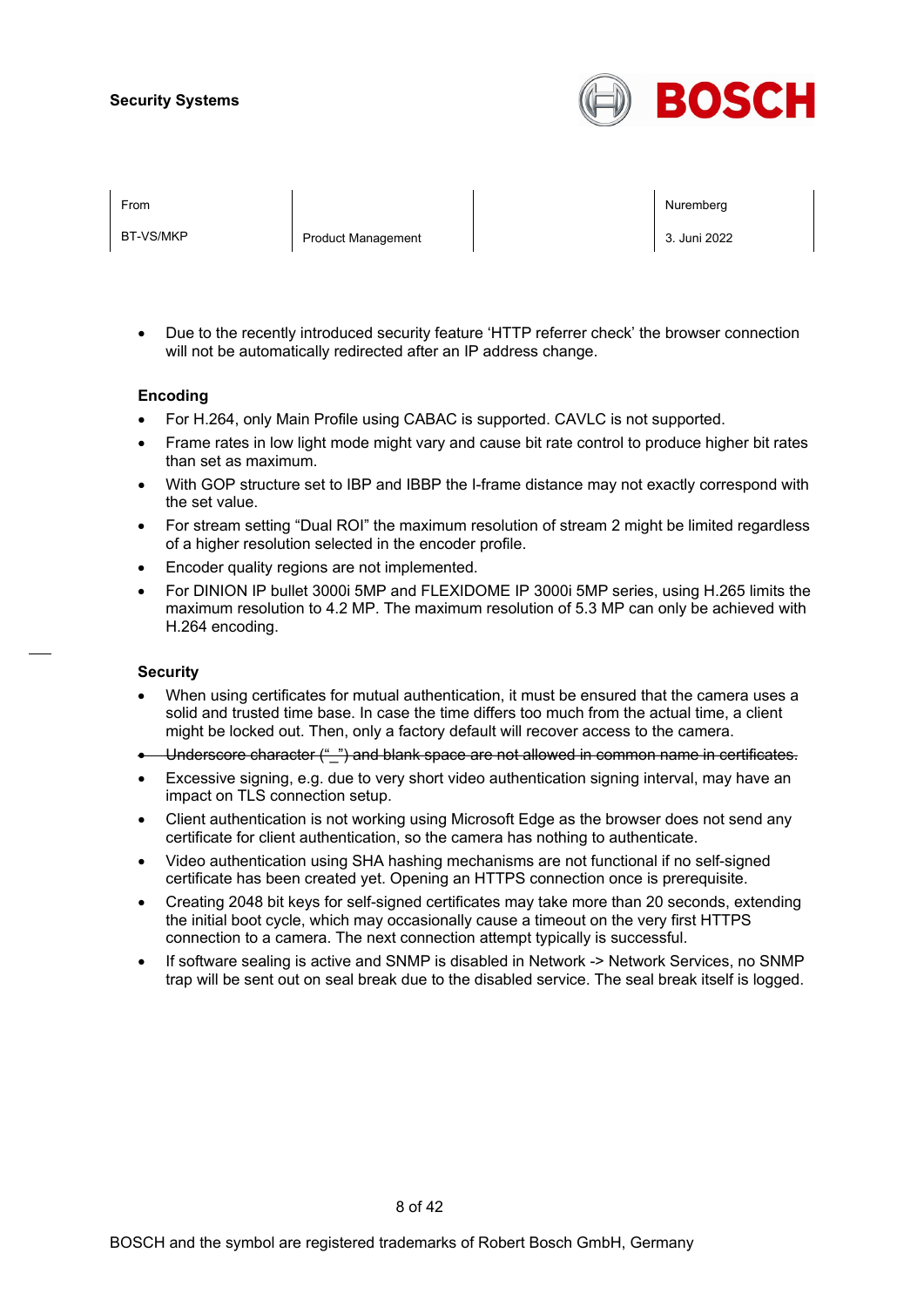

BT-VS/MKP Product Management 2. 3. Juni 2022

From Nuremberg (Nuremberg ) and the contract of the contract of the contract of the contract of the contract of the contract of the contract of the contract of the contract of the contract of the contract of the contract o

#### **Network**

- QoS values are set according to group Video/Audio/Control for UDP packets, but for TCP packets, only the QoS value for Video is inserted.
- IP addresses 172.20.1.0/30 which include 172.20.1.0 to 172.20.1.3 are reserved for internal communication and must not be used as device addresses. Products without internal communication ignore this restriction and allow the use of this range.
- Multicast streaming must not be used in combination with bandwidth throttling or treated very carefully. The same is valid for any other bitrate-creating source or function inside the camera, e. g. recording or exports. It must be ensured that the average total bitrate created by the camera does not exceed the available and configured bandwidth, otherwise data may be lost, or the camera may behave unresponsive.
- When multicast streaming is used with encryption via RTSPS/SRTP, accessing the multicast stream unencrypted is no more possible as the same multicast group is used.

#### **VCA**

- Slow moving objects may not be detected. There is a minimum speed for objects to be detected as moving.
- On FLEXIDOME 5000i Essential Video Analytics is only running on prepositions, making Intelligent Auto Exposure non-functional outside of prepositions.
- Upgrading a MIC or AUTODOME, with VCA configured, to FW 7.70.126 will break the VCA configuration. It is recommended to upgrade to this FW 7.72. If the VCA configuration has not been changed manually, an upgrade from FW 7.70.126 to this FW 7.72 is advised to restore configuration and functionality.
- "VCA configuration" user group and its assignment needs to be configured and used in Configuration Manager 7.2 only
- IVA and flow need at least 12.5 frames per second video input frame rate. If IVA or Flow are configured, minimum frame rate of 12.5 must be set in ALC mode.
- There is only one configuration for IVA. When analysis type is changed, e.g. from IVA to IVA Flow, the former configuration is lost. Due to this, it is not possible to change the analysis type in a VCA profile switch.
- Due to a limitation of the script language that is used in the background, the delay timer for event-triggered VCA starts immediately when the configuration is set. A trigger event during this period does not restart the timer. Once the timer has elapsed, operation is as desired.
- On devices with VCA FPGA an outgoing IPv6 connection fails when device is initiator, e.g. trying to resolve a time server domain name,
- "Too dark" alarm is not triggered under normal conditions due to the cameras low-light capabilities.
- VCA shapes are not synchronized with video when using the open source JavaScript library for decoding.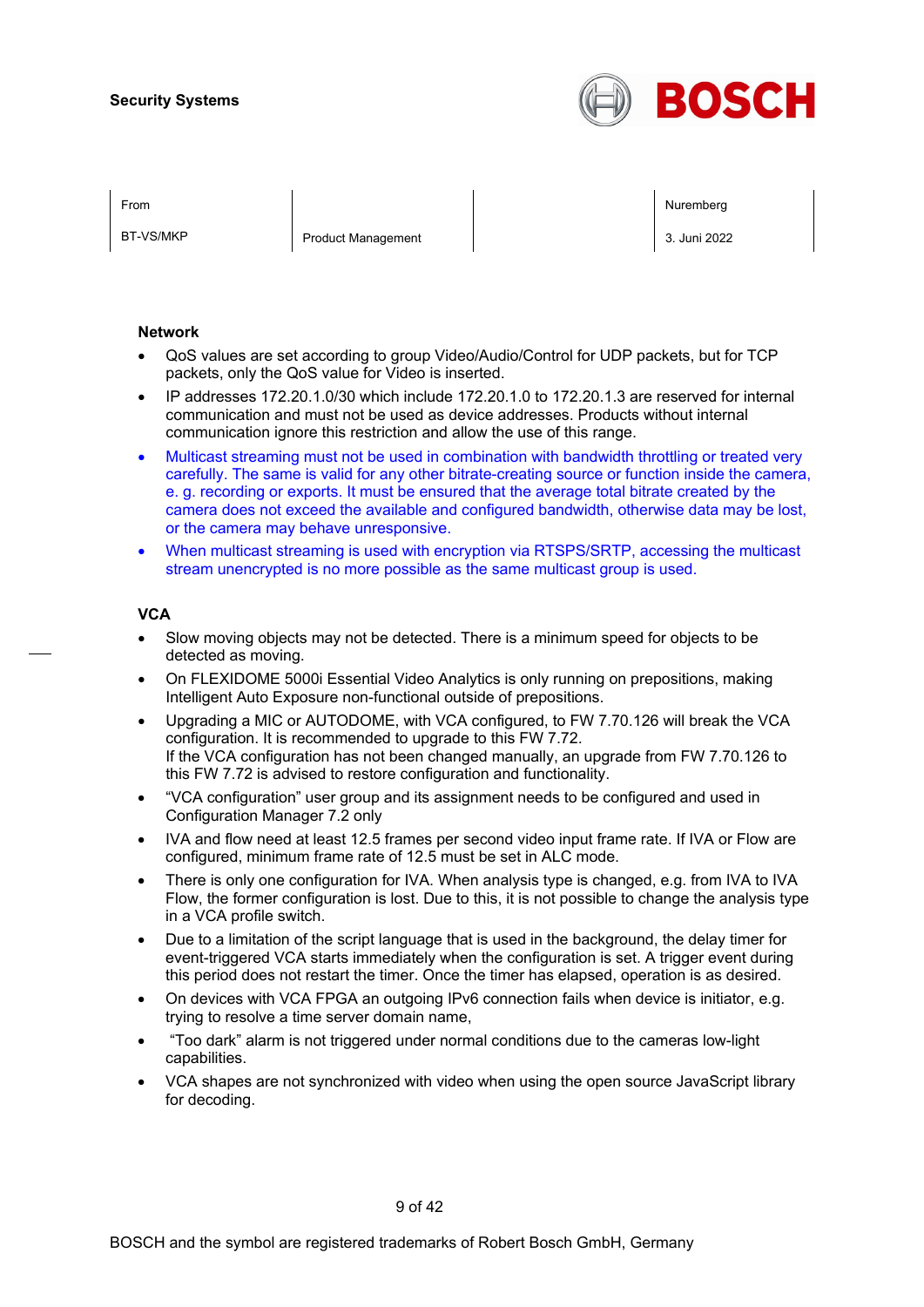

BT-VS/MKP Product Management 2. 3. Juni 2022

From Nuremberg (Nuremberg ) and the contract of the contract of the contract of the contract of the contract of the contract of the contract of the contract of the contract of the contract of the contract of the contract o

#### **MOTION+**

• An alarm recording configured to be triggered by MOTION+ with masks may not be operational after reboot. Saving MOTION+ configuration without any changes recovers from that. Alternatively masks may not be used with MOTION+.

#### **Recording**

- LUN size for local recording via "Direct iSCSI" is limited to 2 TB.
- VRM version 2.12 or higher is required.
- In some cases formatting errors on external iSCSI drives may occur, which might need multiple tries to overcome.
- In rare cases it may happen that the owner of an iSCSI LUN is not displayed correctly. Recording is not affected, just previous owner remains displayed.
- If a device had primary and secondary recording running on SD card and is then added to a VRM system, the blocks used for primary recording will not be re-used, reducing the available recording space for the ANR recording. This can be solved by re-formatting the SD card.
- SD card recording performance is highly dependent on the speed (class) and performance of the SD card.
- With I-frame-only recording and audio also enabled for recording, audio will be fragmented or not audible during replay. Please disable audio recording in case of I-frame-only recording.
- Numbering of the recorded files on the replay page is not always contiguous. If snippets across block borders belong together, like pre-alarm and alarm recording, the snippets become logically united and only the lower file number is presented in the list.
- SDXC cards are formatted to FAT32 file system and not using the exFAT file system as being mandatory for SDXC standard compliance but fully recognized and accessible. The maximum size of 2TB is also supported with FAT32, once SD cards of that size might become available.

FAT32 also increases portability to other than Windows platforms.

- If a local media is exchanged, existing former recordings are only discovered after rebooting the device.
- Physically removing the local storage media while recording causes the device to reboot. Recording must be stopped before removal.
- Changing audio format while audio is being recorded may cause unknown behaviour of the device and must be avoided.
- 5MP and larger JPEG streaming via RTSP is only possible with decoders supporting the ONVIF extensions.

JPEG streaming via RTSP is based on RFC 2435. This RFC only allows for a maximum JPEG size of 2048 by 2048.

With ONVIF, the original, larger JPEG headers can also be transmitted via RTP header extensions. Unfortunately, this only works with decoders using these extensions, i.e. it does not work with a standard VLC.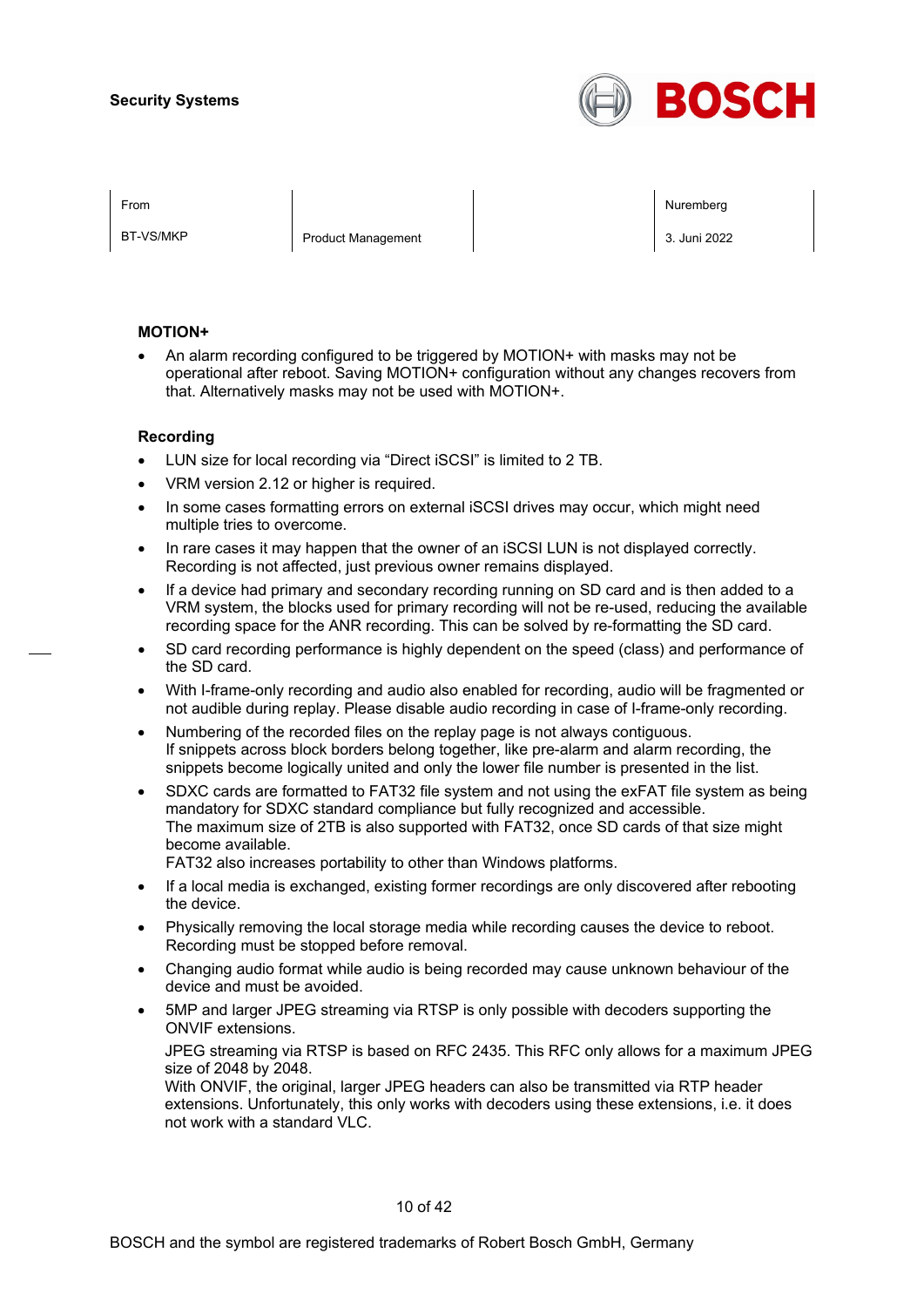

| From      |                           | Nuremberg    |
|-----------|---------------------------|--------------|
| BT-VS/MKP | <b>Product Management</b> | 3. Juni 2022 |

- After modifying account settings, e.g. FTP server address, to get the changes applied either switching posting off and on or restarting the device is required.
- The storage system indicator status must be ignored during formatting of an SD card.
- Forcing the camera into an overload situation may cause undesired behaviour and in worst cases even recording gaps. It should always be ensured that the CPU load is not consistently around or at its maximum. This can be achieved by adapting encoder settings or avoiding too many tasks, e.g. client sessions, in parallel.
- In FLEXIDOME IP 8000i SD cards 1 and 2 initial behaviour is different due to the first SD card being automatically added by the system and prepared for recording while the second SD card is treated like any other additional storage medium that must be manually added to the system before it can be used.
- In FLEXIDOME IP 8000i SD card failover mode is not supported in case of ANR. Both SD cards will be used with equal priority.

#### **Export**

- FTP exported files which include audio in a format other than AAC must be renamed from .mp4 to .m4a to allow correct playback in QuickTime.
- With JPEG Posting active when device is booting, the first posted JPEG image may be a nocam logo.
- FTP posting with resolution 1080p delivers JPEG with size of 1920x1072 pixels due to 16 pixel macroblock boundary of the JPEG encoder.
- If FTP export files contain only a few frames some players might not correctly replay such a file, or the replay is too quick to recognize something. The exported file is not corrupt though it might seem so.
- Files exported using continuous FTP backup for Rec. 2 where stream 2 is set to I-frames only mode contain wrong timing information and play back too fast.
- FTP export file size is always 100 MB if resolution change occurred in exported time span.
- Getting the file list from Dropbox may fail if there are too many objects (files and folders). Limit is approximately higher than 500 objects but also dependent on file name length etc.
- Using "export from memory" with pre-alarm recording exceeding the available memory will cause continuous recording on the account storage. Checking the memory requirement of the pre-alarm ring is advised to avoid unexpected memory consumption.
- When recording to RAM and 'Export from memory' the recording status page may not show the correct recording status.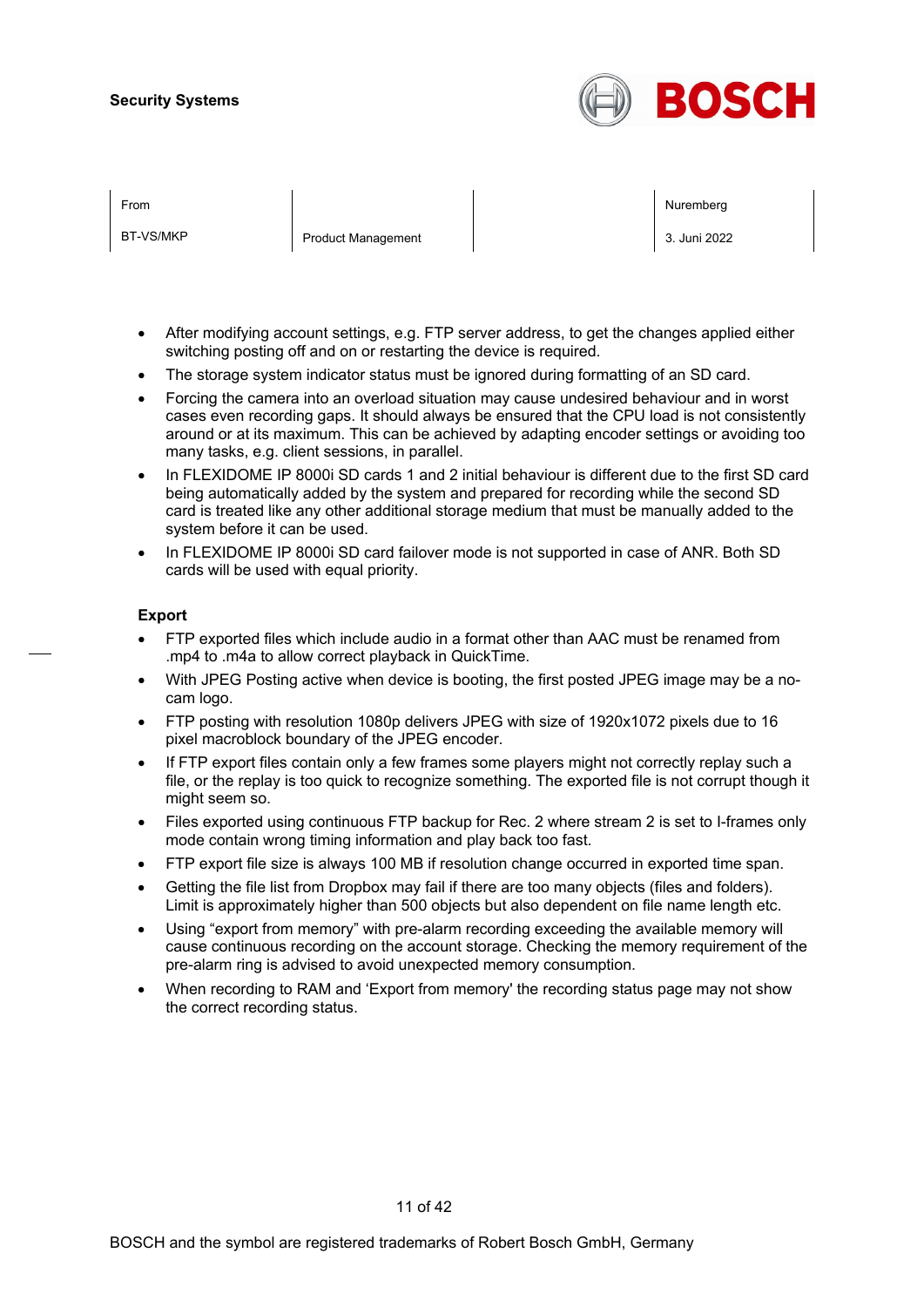

BT-VS/MKP Product Management 2. 3. Juni 2022

From Nuremberg (Nuremberg ) and the contract of the contract of the contract of the contract of the contract of the contract of the contract of the contract of the contract of the contract of the contract of the contract o

#### **Moving cameras**

- Autopan starts outside of defined range if orientation is set to "Inverted".
- Tilt up limit is treated as lower tilt limit if orientation is set to "Inverted".
- In AUTODOMEs, blanked sector may trigger a "too dark" alarm.
- On AUTODOMEs, privacy masking does not cover the complete configured area if privacy mask is placed too close to the edge of a scene. Move the target position to the center of the scene before creating a privacy mask.
- If LIVEPAGE is refreshed during recording of Tour A/B on AUTODOMEs the button "Stop display" will falsely display "Start recording" but still continue tour recording.
- After a firmware upload it may happen that the Privacy Masks and settings from Installer Menu are set to default. Make sure to check if Privacy Masks and Installer Menu settings are still valid after uploading new firmware.
- For optimal image performance the user is advised not to turn off contrast enhancement during normal camera operation.
- To improve Recorded (Guard) tour playback accuracy, Bosch recommends users record tours using the User Interface (UI) instead of using a keyboard. In the event that the Recorded (Guard) tour loses position accuracy during playback, users should re-home the camera using the "Find home" button on the Live page.
- MIC 7000 orientation can be switched between normal and canted.
- When the user changes orientation from normal/canted to inverted (or vice versa), MIC 7000 will tilt itself up and over so that the visor and wiper are on top. If there is an attached illuminator this would result in the illuminator hitting the MIC's body. To avoid this, MIC 7000 will not allow an orientation change while the illuminator is attached. A warning message with "Yes/No" selection will be displayed when the user clicks the orientation radio button and the MIC has an illuminator.
- On AUTODOME 7000 and MIC 7000 "HDR" can be selected in the preposition mapping but has no effect as it is not supported in these models.
- NTCIP requires to have the SNMP port enabled to become functional. As the SNMP port, amongst others, has been closed by default if not needed due to security improvements, it must be re-enabled to allow NTCIP to work.
- Scene/VCA profile may not be correctly restored, causing the Sketch button to be disabled.
- On MIC IP ultra 7100i, the white balance sodium lamp levels have no function.
- On AUTODOME 7000i in inverted mode, fields in global VCA move into wrong direction.
- On MIC IP 7100i it may take an extended period of time before video starts streaming, both on upgrading to, and downgrading from this firmware version.
- Despite earlier mentions, AUTODOME starlight 7000i is only supported since FW 7.50.
- ONVIF GetStatus and GetPresets positon data is incorrect.
- On MIC IP fusion 9000i, toggling the optical camera enhancement settings may sometimes affect the thermal camera settings.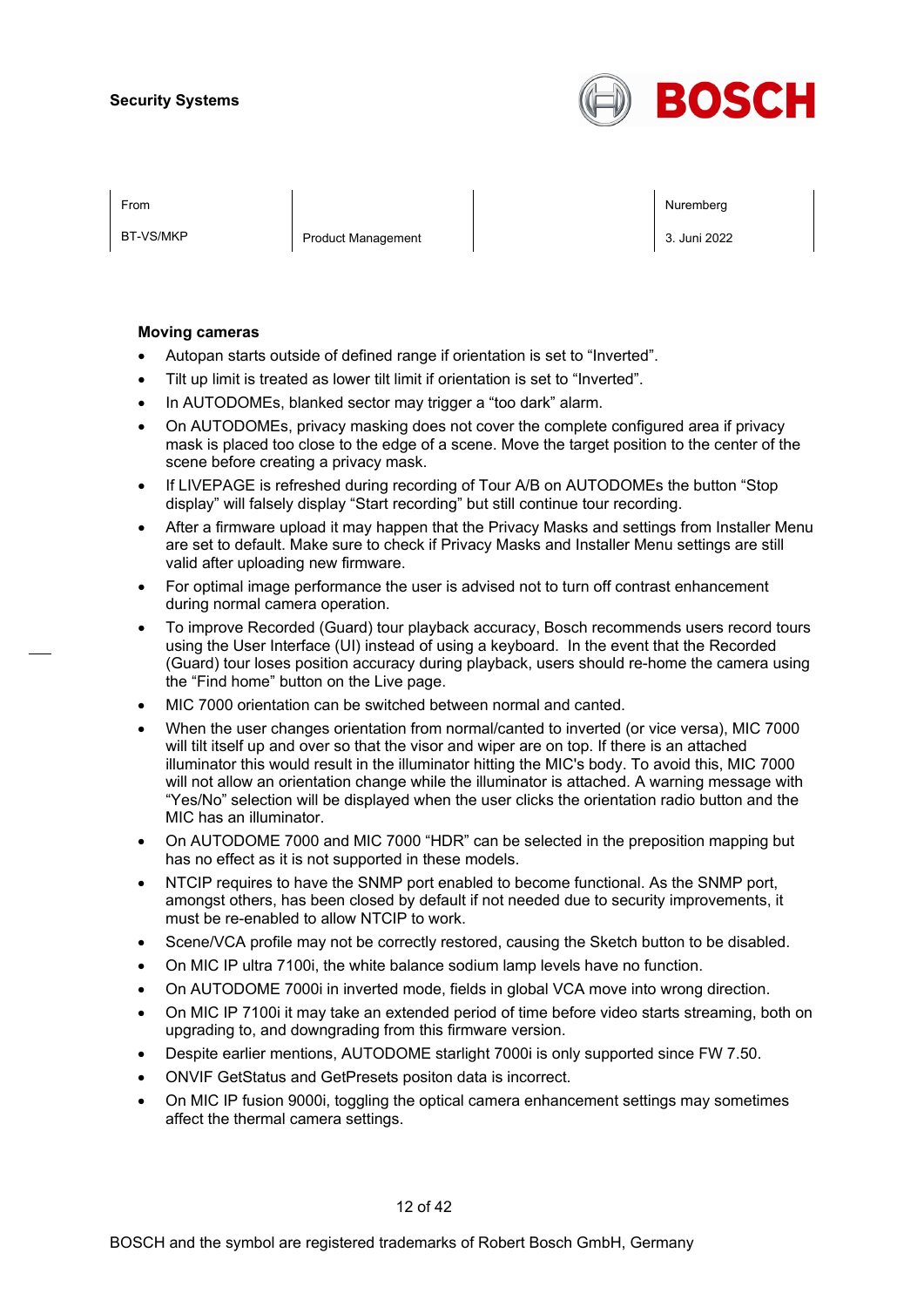

| From      |                           | Nuremberg    |
|-----------|---------------------------|--------------|
| BT-VS/MKP | <b>Product Management</b> | 3. Juni 2022 |

- For AUTODOME IP starlight 7000i, MIC IP starlight 7100i and MIC IP ultra 7100i, FW7.72 changed the process to set up Intelligent Tracking feature. For AutoTrack Auto to function with Global VCA, first the Global VCA must be configured to detect any object in the FoV. This was not, prior to FW7.72, a required step in order to use the Auto mode.
- On latest MIC 9000i with 9mm lens, metadata fusion might show misaligned shapes on the thermal image due to stronger lens distortion.

#### **DIVAR hybrid / network**

- Cameras running FW 6.4 or higher are only compatible with DIVAR network / hybrid FW 1.2.1 and higher. With earlier DIVAR network / hybrid firmware versions, the I-frame distance needs to be adapted to 30 or less.
- Cameras running FW 7.10 are only compatible with DIVAR network / hybrid FW 3.0.0 and higher. Compatibility with earlier DIVAR network / hybrid firmware can be obtained by reenabling basic authentication or by using HTTPS.
- Connections to cameras running FW 7.50 and higher and using 2048 bit asymmetric keys may run into timeout due to the long key generation time for the multiple parallel TLS connections by the DIVAR network/hybrid.

#### **ONVIF conformance**

• When using GetPresets command preposition names are not set for scene1 to scene6.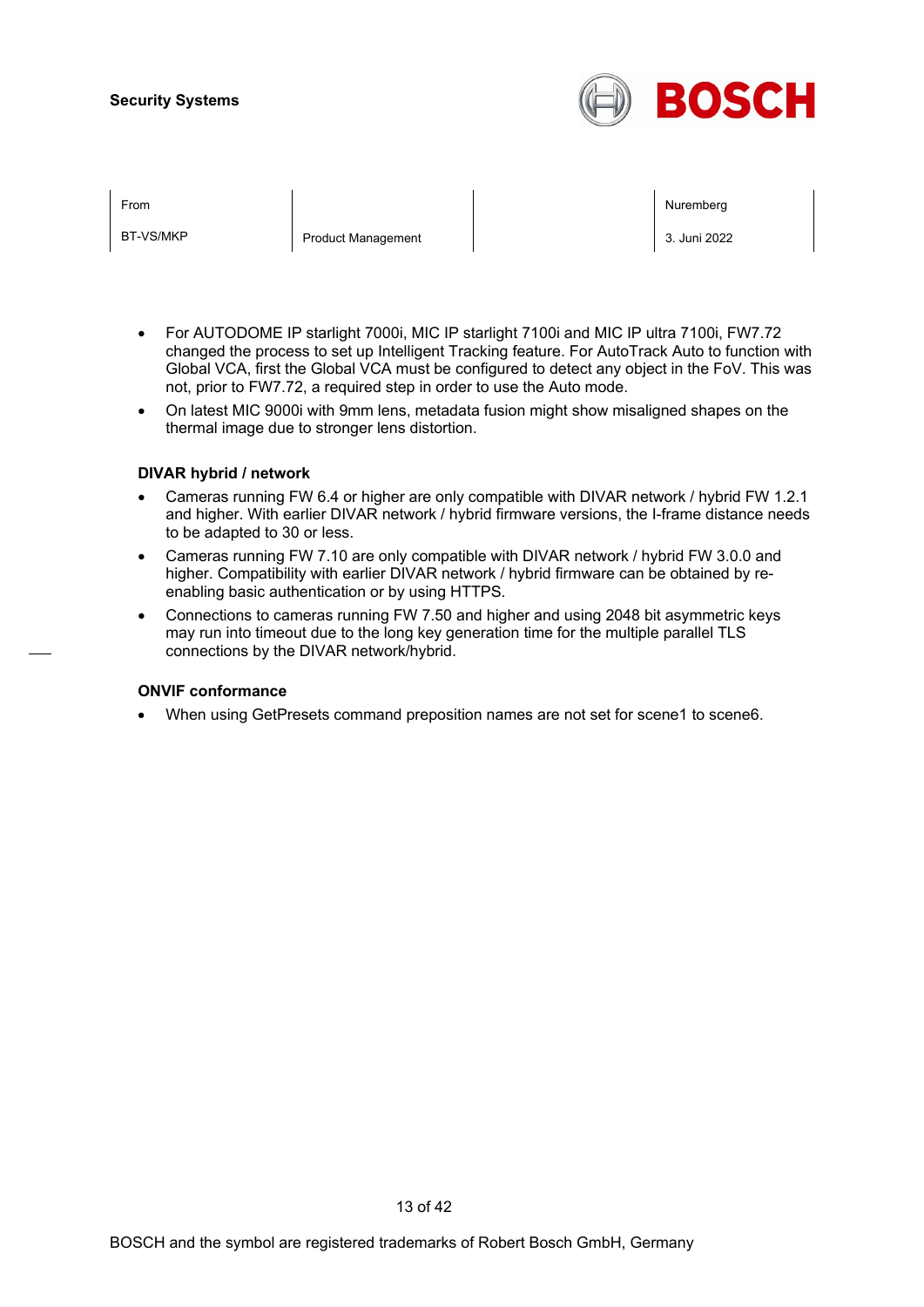

BT-VS/MKP Product Management 2. 3. Juni 2022

From Nuremberg (Nuremberg ) and the contract of the contract of the contract of the contract of the contract of the contract of the contract of the contract of the contract of the contract of the contract of the contract o

#### **Miscellaneous**

- Before upgrading FW it is best practice to back-up all configurations first, incl. IVA and calibration.
- After reboot, the system time re-synchronisation may be delayed up to 9 seconds for SNTP respectively up to 14 seconds for time server protocol.
- AAC audio timestamps for UDP live video streams as well as for recording streams are based on 90 kHz instead of 16 kHz to ensure compatibility with Video SDK. AAC audio timestamps for TCP live video streams are based on the standard 16 kHz timestamps. Standard players should connect to live video with AAC audio using TCP.
- After changing the selectable camera mode via alarm input the switch back to a previous mode doesn't work anymore.
- Firmware upload stops recording when it fails or is terminated.
- After downgrade configuration integrity cannot be ensured and settings need to be checked or re-configured. Sometimes even a factory default might be required, which is anyway recommended after a firmware downgrade.
- When a configuration file is loaded to an incompatible camera, e.g. a configuration file from a HD camera loaded onto a VGA camera, encoder settings might become invalid and need to be re-configured.
- Uploading a configuration file from a different camera platform may result in unpredictable behaviour.
- If it shall be checked if the image is not frozen, use milliseconds timestamp to verify.
- Intelligent Defog default is OFF under "Low bitrate" scene mode.
- When combining CPU-intensive functions like e.g. encryption, watermarking, or dual recording, with high quality and high frame rate encoder settings, tuning of encoder profile settings might be required to avoid overload situations.
- No time change is allowed during the time when the "hour is repeated".
- Maintenance log file creation and download requires some time, though there is no progress indication, and needs to be waited for completion.
- Millisecond stamping on 60 fps cameras is refreshed with 30 Hz only, updating only every second frame.
- JPEGs with VCA overlay are not fully synchronized. Shapes might be slightly off.
- Audio back-channel in Chrome browser may be delayed when using an unsecure or unaccepted HTTPS certificate.

Please check the respective release letter of a camera for further device-specific restrictions.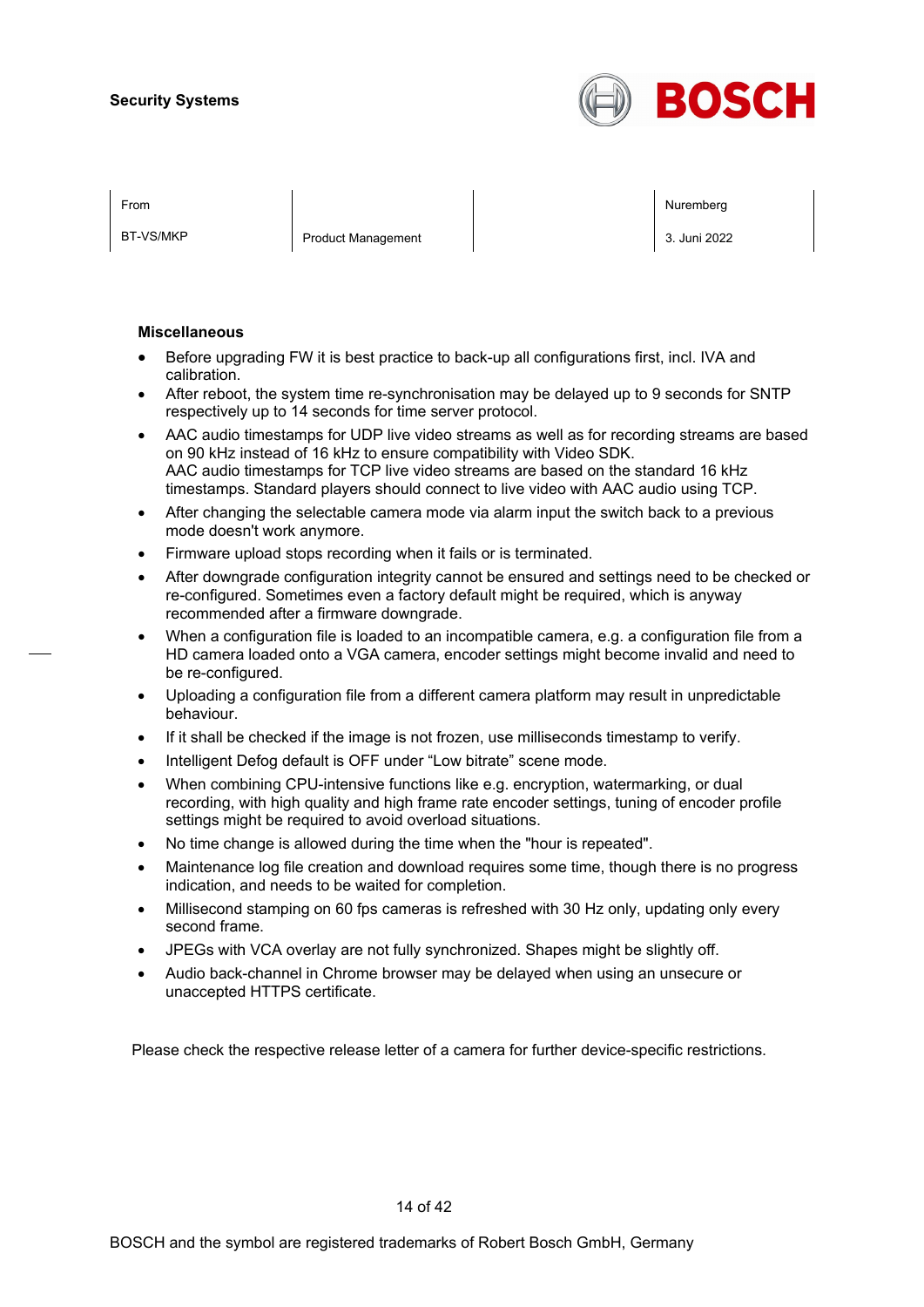

BT-VS/MKP Product Management 3. Juni 2022

From Nuremberg (Nuremberg ) and the contract of the contract of the contract of the contract of the contract of the contract of the contract of the contract of the contract of the contract of the contract of the contract o

# **8 Previous Revisions**

# *8.1 Changes with 7.83.0027*

- DNS resolution is now also supported for the ONVIF Profile M Event Broker URL.
- Panning a moving camera 180 degrees without changing tilt and zoom is now possible with a single command.
- An issue is fixed for MIC IP starlight 7100i (1080p) where IVA line crossing counting randomly stopped.
- An issue is fixed where black video was randomly and/or temporarily shown on MIC IP ultra after firmware upgrade.
- An issue is fixed where Camera Trainer showed a wrong class number.
- Support of 32 VCA profiles in moving cameras is now correctly reported in ONVIF.
- A communication issue between MIC 7000i and VIDEOJET connect 7000 is fixed.
- An issue is fixed where a certificate-based user could not be created via the web interface.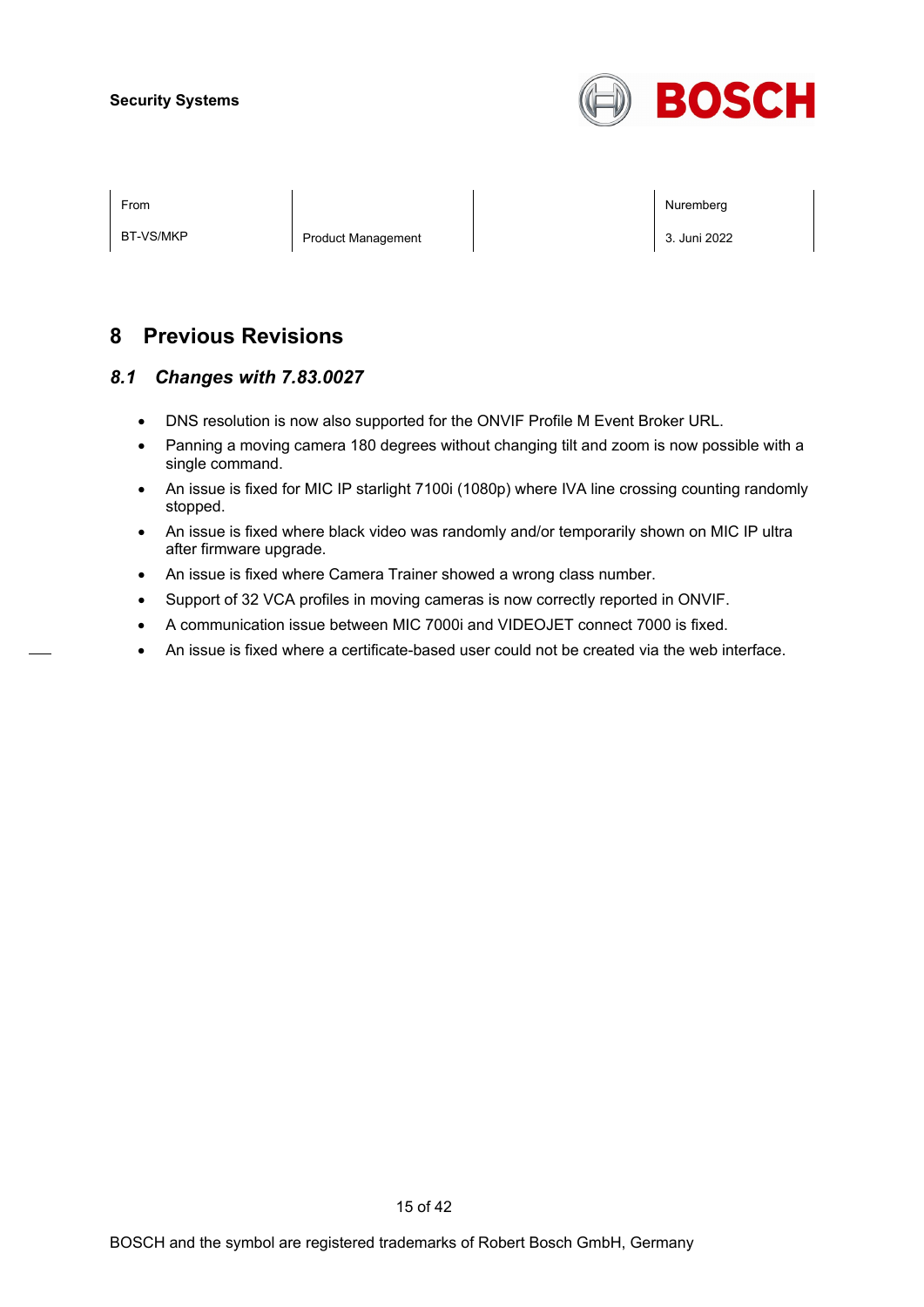

BT-VS/MKP Product Management 3. Juni 2022

From Nuremberg (Nuremberg ) and the contract of the contract of the contract of the contract of the contract of the contract of the contract of the contract of the contract of the contract of the contract of the contract o

# *8.2 New Features with 7.82.0025 / 7.82.0026*

- Support of VCA profiles has been extended to 32, providing more flexibility in assignment to PTZ prepositions and allowing coverage of 360 degree view with 32 sectors, even for zoomed-in thermal camera. Due to this extension and a 4 bit limit for the profile number in the metadata stream, metadata searches are now restricted to 14 individual profiles only, as profile number 15 is reserved for marking 'extended profile' in use.
- With the special 'extended basemode' license installed, it is now possible to select the cropped resolution1280x960 for stream 2. It is also possible to select the encoder source when using CGI parameter 'JpegSourceEncoder' to retrieve a snap.jpg of a cropped resolution stream from the camera.
- Firmware version 7.81 introduced an additional check on the HTTP referrer, an improvement to reduce the vulnerability for Cross Site Request Forgery (CSRF) attacks. For backward compatibility with legacy clients, applicable where alternative measures are put in place, this check can be disabled via the user interface.
- For TLS usage and 802.1x certificate verification, SHA384 hashing is now supported.
- For 802.1x, server certificate verification can be disabled, when a specific global license is installed. A server certificate is then no more required or will not be considered if installed. The license key to disable the server certificate verification is:
	- o 12-01.48.01-3C683BD3-54B029FA-7E5ADCC5-6F29CD7F-55B0528E

The license key to enable the server certificate verification is:

o 12-01.48.00-EE2A44C1-EE5CC9E0-0BB6FBBD-2B582636-2CBBB1FC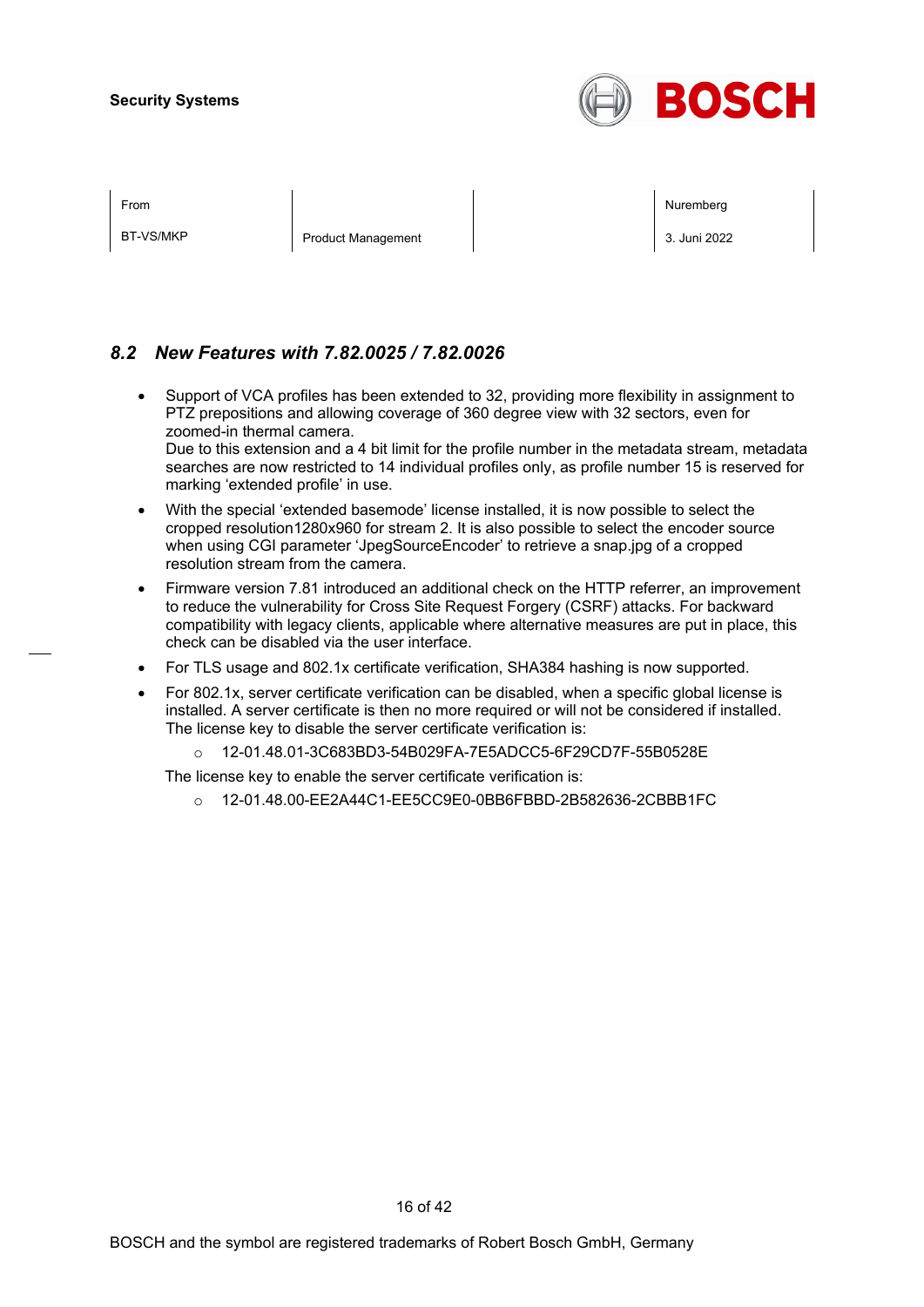

BT-VS/MKP Product Management 3. Juni 2022

From Nuremberg (Nuremberg ) and the contract of the contract of the contract of the contract of the contract of the contract of the contract of the contract of the contract of the contract of the contract of the contract o

# *8.3 Changes with 7.82.0026*

• In FLEXIDOME IP 5000i, auto-focus has been improved to better adapt to lens characteristics.

# *8.4 Changes with 7.82.0025*

- An issue, introduced with FW 7.81, where the ONVIF command GetEventProperties did not show the old IVA events nor the new RuleEngine events anymore, is fixed. With FW 7.82 it will show the configured RuleEngine events. A proper implementation should use the ONVIF commands GetRules and GetSupportedRules for a comprehensive rule presentation.
- An issue with internal adaptation of the iSCSI MSS when the MTU value is changed is fixed.
- An issue with thermal settings lost when changing parameters on the visual line is fixed.
- An issue where the camera did not receive an IP address via DHCP after 802.1x authentication is completed is fixed.
- An issue where MIC 9000 sporadically showed no thermal video after reboot is fixed.
- An issue with increased response time for ONVIF Profile M event handling via MQTT is fixed.
- Due to a change in the Dropbox API, the support for Dropbox will be deprecated. We are working on providing an alternative, which will be announced with a future firmware version.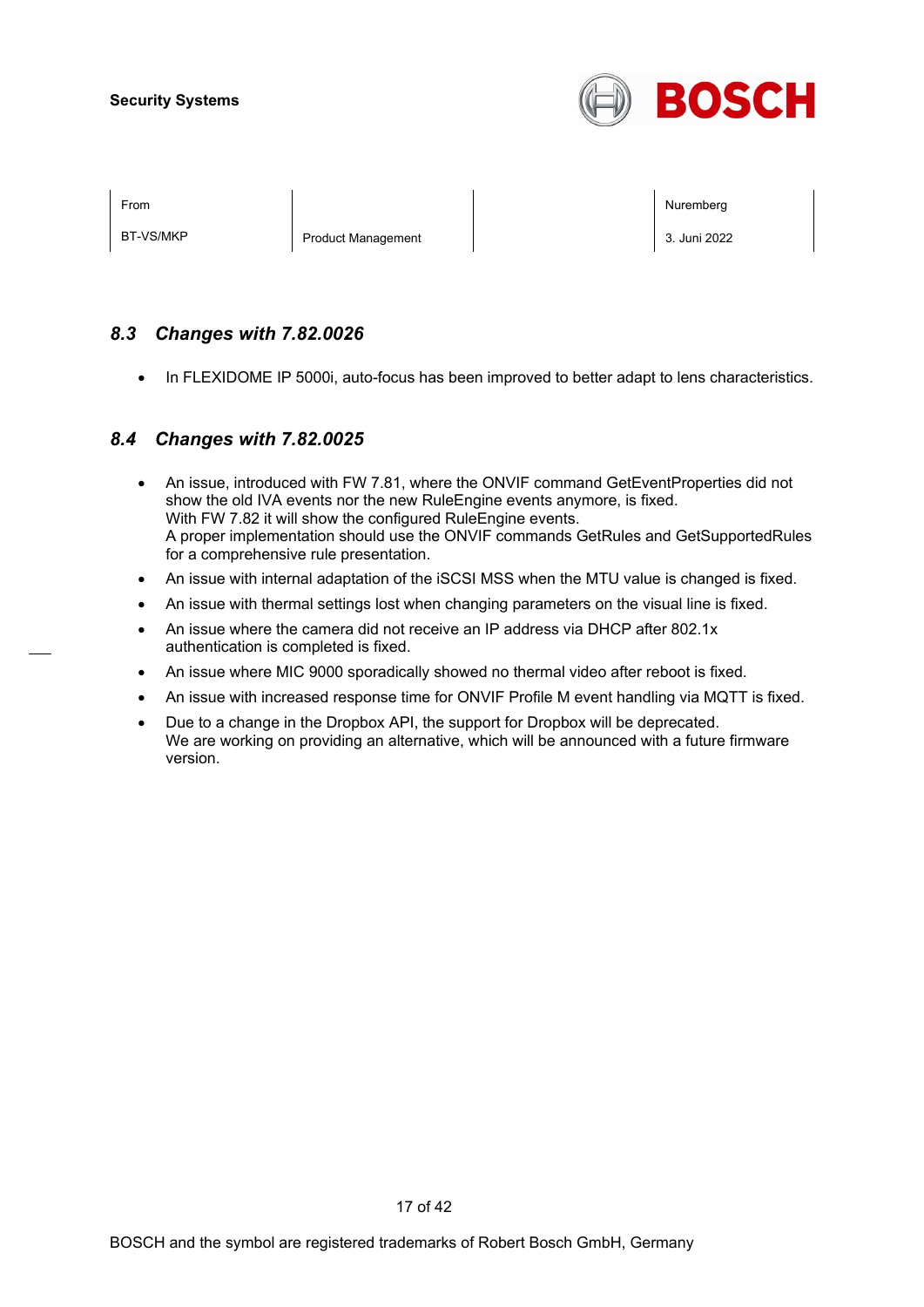

| <b>From</b> |  |
|-------------|--|
|             |  |

BT-VS/MKP Product Management 2. 3. Juni 2022

From Nuremberg (Nuremberg ) and the contract of the contract of the contract of the contract of the contract of the contract of the contract of the contract of the contract of the contract of the contract of the contract o

# *8.5 New Features with 7.81.0060*

- Support of the new indoor FLEXIDOME 8000i variants: FLEXIDOME IP indoor 8000i.
- New P-iris supported on FLEXIDOME IP starlight 8000i.
- Support of ONVIF Profile M, including MQTT event forwarding.
- China standard GB/T 28181 has been put under a global license. When GB/T 28181 shall not be available it can be disabled with a global license key. This is irreversible for customers and can only be reversed via service and repair. The license also prohibits downgrading to earlier versions which provided GB/T 28181 as standard feature. License key to disable GB/T 28181 is:
	- o 22-01.47.01-BF365391-21ABCB3D-28699CE4-3BD3AB09-FE25CD61
- New Western Digital industrial SD cards with lifespan monitoring are supported.
- Privacy masks can be enabled and disabled via a single switch command.
	- Audio alarm menu has been enhanced to allow shaping for certain audio occurrences.
		- o Alarm thresholds are separated per frequency band.
		- o Sensitivity can also be set separately per frequency band, if required.
- Dashboard and dashboard export have been enhanced by iSCSI information and various other settings.
- Flexible person shape can be selected in 3D tracking.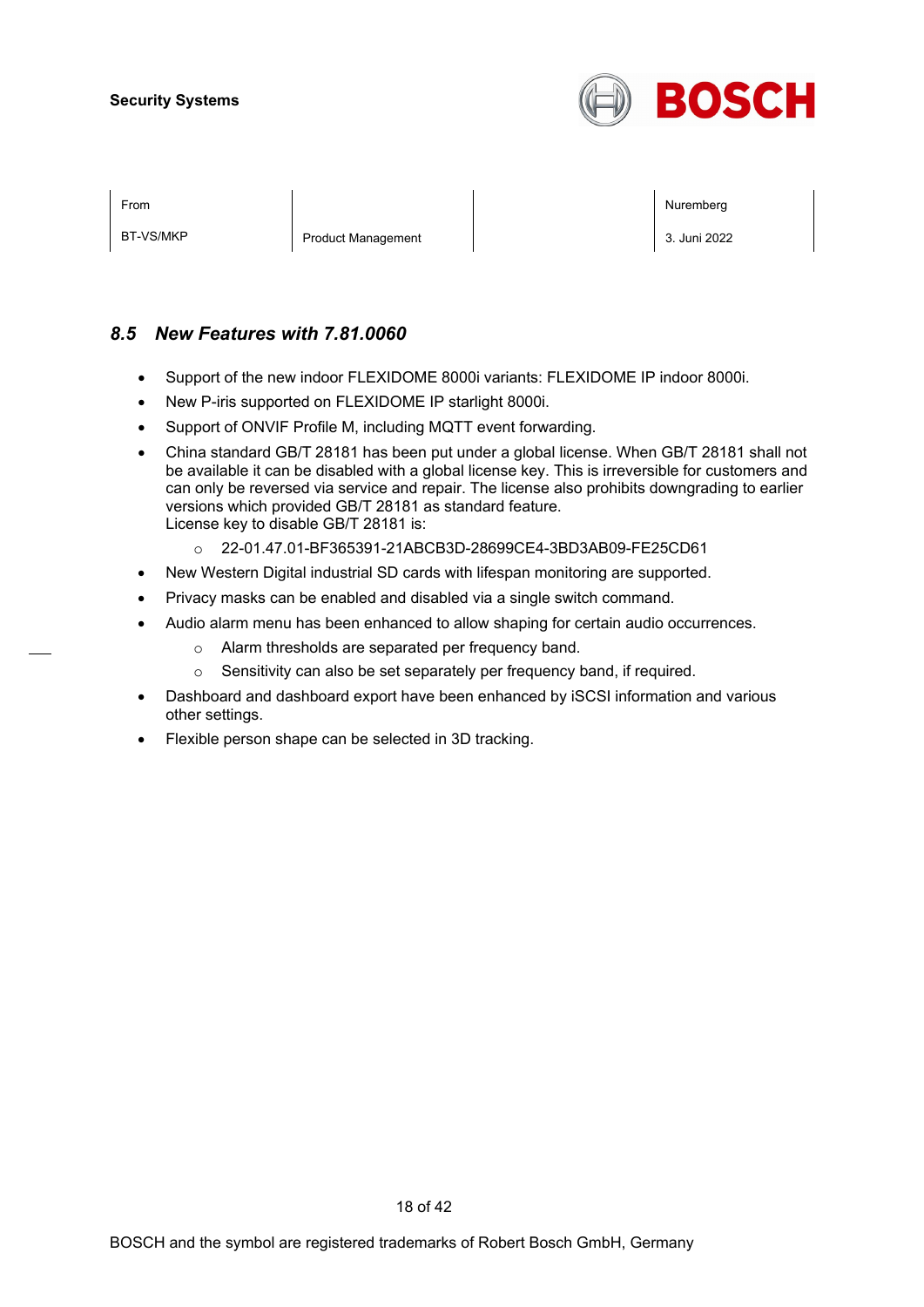

| ×<br>I |
|--------|
|--------|

BT-VS/MKP Product Management 3. Juni 2022

From Nuremberg (Nuremberg ) and the state of the state of the state of the state of the state of the state of the state of the state of the state of the state of the state of the state of the state of the state of the stat

## *8.6 Changes with 7.81.0060*

- Network authentication via 802.1x starts only after synchronization with time server, or after timeout falls back to internal time base. Authentication attempt without valid time is prohibited.
- Selection of audio encoding (G.711, L16, AAC) and AAC modes (48 kbps, 80 kbps) are now separated. Indication is given that AAC 80 kbps is not functional with the livepage via RTSP.
- SNMP MIB has been extended by manufacturer name and serial number.
- Encoder streaming base mode names are auto-generated from the configured resolutions.
- An issue with absolute position, reversed tilt movement, and incorrect pan coordinates via ONVIF is fixed.
- An issue where alarm message text was not written to the correct metadata layer is fixed.
- An issue where custom gain values were lost when switching between scene modes is fixed.
- An issue with IVA events not being forwarded via ONVIF is fixed.
- An issue with privacy mask "Auto" always being grey is fixed.
- An issue with blurry stamping on the thermal image of MIC IP 9000i is fixed.

During a penetration test, Kaspersky Lab, who was contracted by Bosch for IP camera security maturity certification, detected a vulnerability which required immediate action to ensure the security of installations using our cameras.

For more details refer to our Security Advisory BOSCH-SA-033305-BT, published at our Security Advisory web page

<https://www.boschsecurity.com/xc/en/support/product-security/security-advisories.html> or visit our PSIRT website at [https://psirt.bosch.com.](https://psirt.bosch.com/)

• An issue which provided a possibility to conduct a CSRF (Cross Site Request Forgery) attack is fixed (CVE-2021-23848).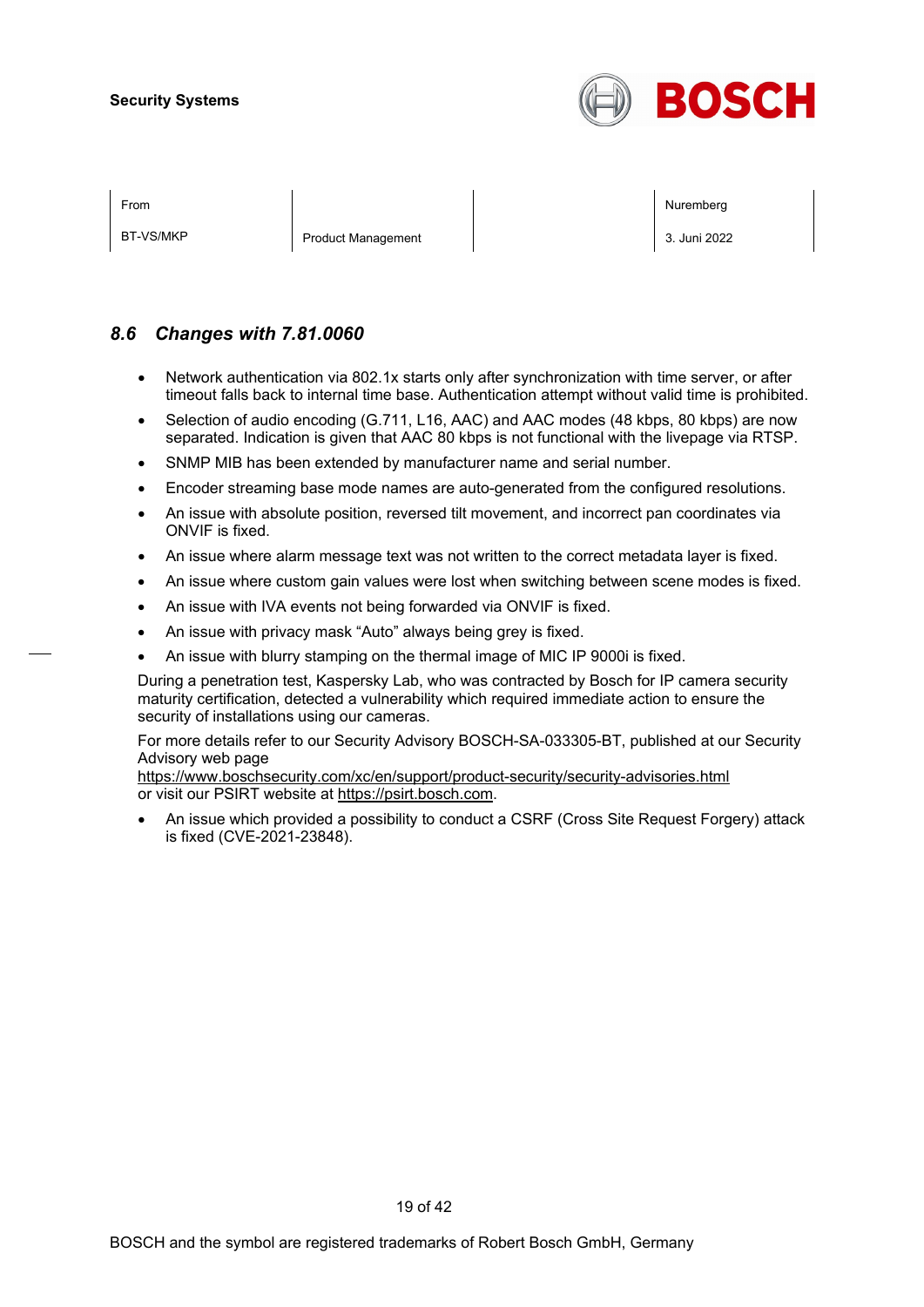

BT-VS/MKP Product Management 3. Juni 2022

From Nuremberg (Nuremberg ) and the state of the state of the state of the state of the state of the state of the state of the state of the state of the state of the state of the state of the state of the state of the stat

# *8.7 Changes with 7.80.0129*

During a penetration test, Kaspersky Lab, who was contracted by Bosch for IP camera security maturity certification, detected some vulnerabilities which required immediate actions to ensure the security of installations using our cameras.

For more details refer to our Security Advisory BOSCH-SA-478243-BT, published at our Security Advisory web page

<https://www.boschsecurity.com/xc/en/support/product-security/security-advisories.html> or visit our PSIRT website at [https://psirt.bosch.com.](https://psirt.bosch.com/)

- An issue with unauthenticated information extraction is fixed (CVE-2021-23847) (already fixed in 7.80.0128).
- An issue with reflected XSS in URL handler is fixed (CVE-2021-23848).
- An issue with denial of service due to invalid web parameter is fixed (CVE-2021-23852).
- An issue with improper input validation of HTTP header is fixed (CVE-2021-23853).
- An issue with reflected XSS in page parameter is fixed (CVE-2021-23854).

## *8.8 Changes with 7.80.0128*

• An important fix was made to improve the overall security of the firmware.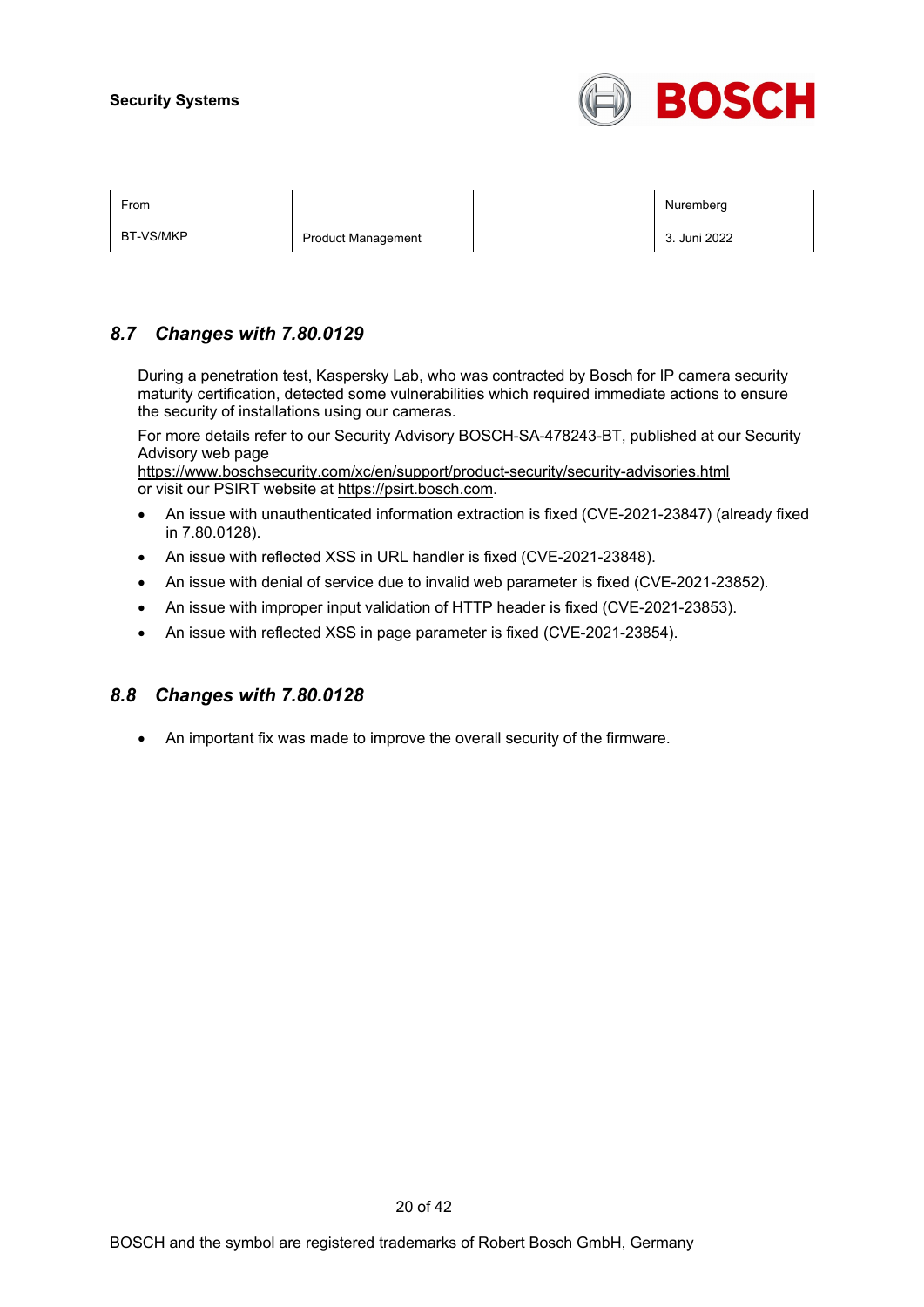

| ×<br>I |  |
|--------|--|
|        |  |

BT-VS/MKP Product Management 3. Juni 2022

From Nuremberg (Nuremberg ) and the contract of the contract of the contract of the contract of the contract of the contract of the contract of the contract of the contract of the contract of the contract of the contract o

# *8.9 New Features with 7.80.0127*

- Support of new IR cameras in AUTODOME IP 5100i family.
- Support of new X series cameras in FLEXIDOME IP 8000i family.
- Extended number of resolutions and frame rate combinations for FLEXIDOME IP 8000i family.
- On-screen display stamping has been reworked to allow more flexibility.
	- o Font size can be defined per stamping section, resolution-independent by per mill of screen size.
		- Font size will automatically be limited to the possible maximum size, evenly distributed over all stamping sections.
	- o Text and background colours can be defined per stamping section.
- Temperature and humidity levels can be queried via SNMP from applicable cameras.
- Following camera block firmware updates are incorporated. Refer to Knowledge Base for camera block firmware upgrade instructions (keyword search – "camera block performance").
	- o AUTODOME IP starlight 7000i received new camera block firmware for video optimization.
	- o MIC IP starlight 7100i kept same camera block firmware as FW 7.72.<br>
	o MIC IP starlight 7000i, MIC IP fusion 9000i (per S/N range listed in th
	- MIC IP starlight 7000i, MIC IP fusion 9000i (per S/N range listed in the upgrade instructions) received new camera block firmware for focus optimization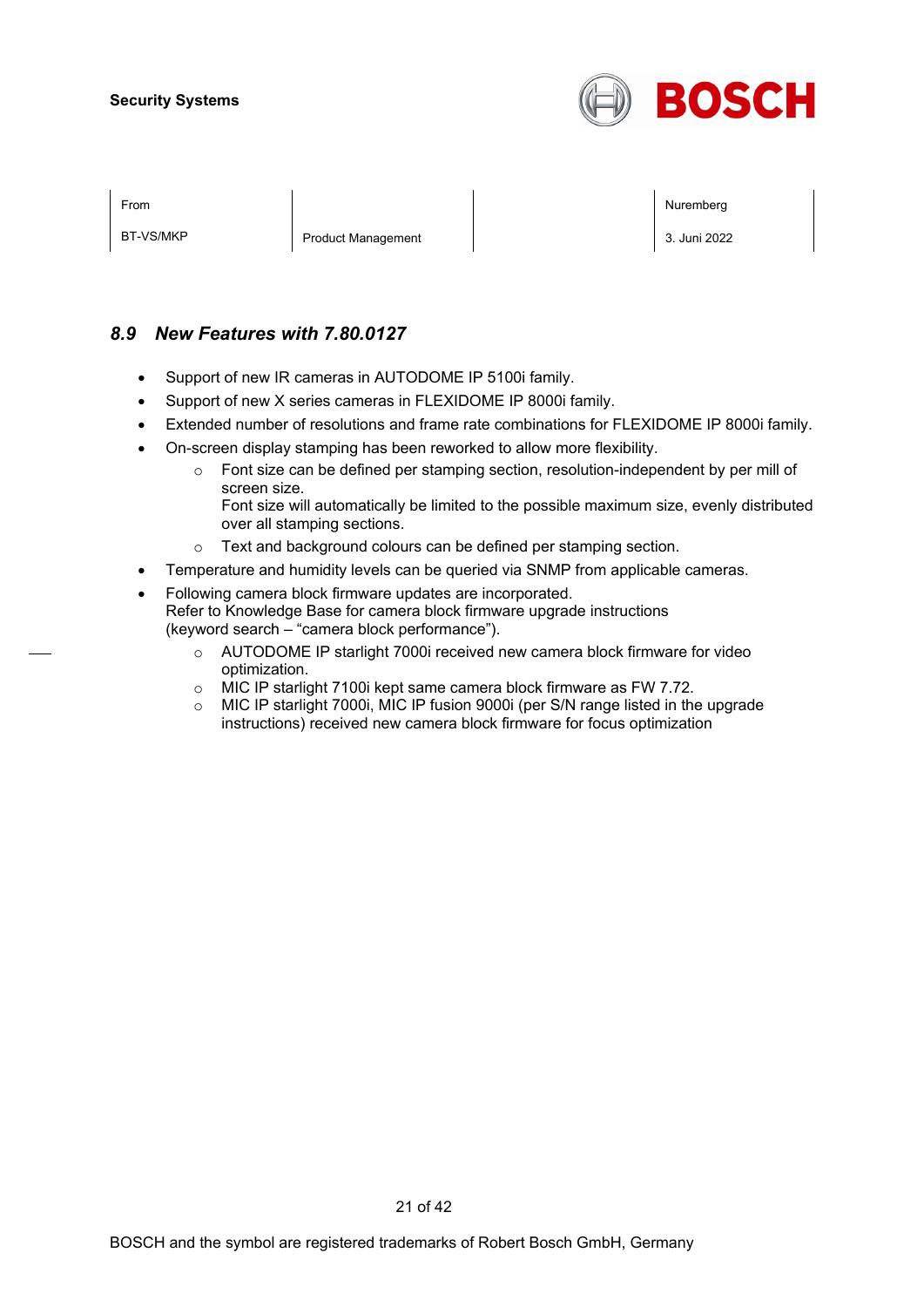

BT-VS/MKP Product Management 2022

From Nuremberg (Nuremberg ) and the state of the state of the state of the state of the state of the state of the state of the state of the state of the state of the state of the state of the state of the state of the stat

# *8.10 Changes with 7.80.0127*

- Usability improvements
	- o Reboot request info is displayed when a license has been installed.
	- $\circ$  In case a Remote Portal user's login credentials are associated with multiple company accounts in Bosch Remote Portal, a message will be displayed in order to make sure that a "default commissioning company" will be defined. Otherwise a successful registration will be prevented.
- **Moving Cameras** 
	- $\circ$  ONVIF Configuration push/focus mode change no longer changes the Max Gain value.
	- o ONVIF Absolute Position improved to avoid overshooting and/or losing a target.
	- o An issue is fixed where the pan polarity from positioning via ONVIF was reversed.
- AUTODOME IP starlight 7000i, MIC IP starlight 7100i and MIC IP ultra 7100i
	- o Fixed FW7.72 IVA rule set with a preposition failed to trigger Intelligent Tracker when set to Auto mode.
- An issue is fixed where MSS and MTU settings may have come out of sync. During a write to the MTU size, the MSS is now checked and, if fragmentation would occur, would implicitly be adjusted to a value of MTU-40, before the MTU is reduced.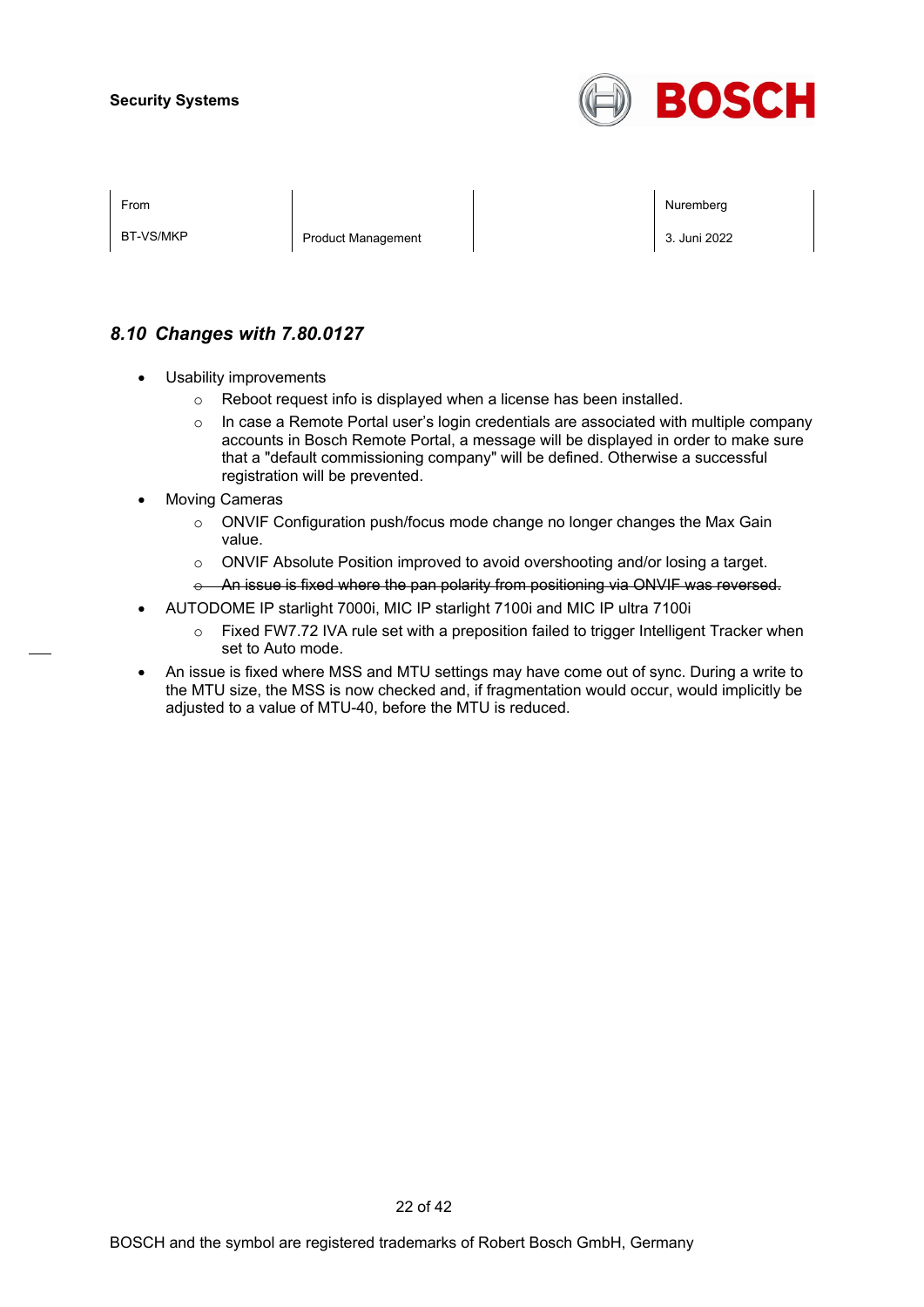

| <b>From</b> |  |
|-------------|--|
|             |  |

BT-VS/MKP Product Management 3. Juni 2022

From Nuremberg (Nuremberg ) and the contract of the contract of the contract of the contract of the contract of the contract of the contract of the contract of the contract of the contract of the contract of the contract o

# *8.11 Changes with 7.72.0008*

- An issue was fixed where pan angle sign was inverted, causing video analytics elements to be placed at wrong positions.
- AUTODOME IP starlight 7000i, MIC IP starlight 7100i and MIC IP ultra 7100i
	- o Implemented NTCIP auto focus and auto iris mode control.
	- o Implemented NTCIP wiper control (MIC).
- AUTODOME IP starlight 7000i, MIC IP starlight 7100i
	- o New camera block firmware for video optimization. Refer to KB for camera block firmware update instructions

#### **Note:**

Upgrading a MIC or AUTODOME, with VCA configured, to FW 7.70.126 will break the VCA configuration. It is recommended to upgrade to this FW 7.72. If the VCA configuration has not been changed manually, an upgrade from FW 7.70.126 to this FW 7.72 is advised to restore configuration and functionality.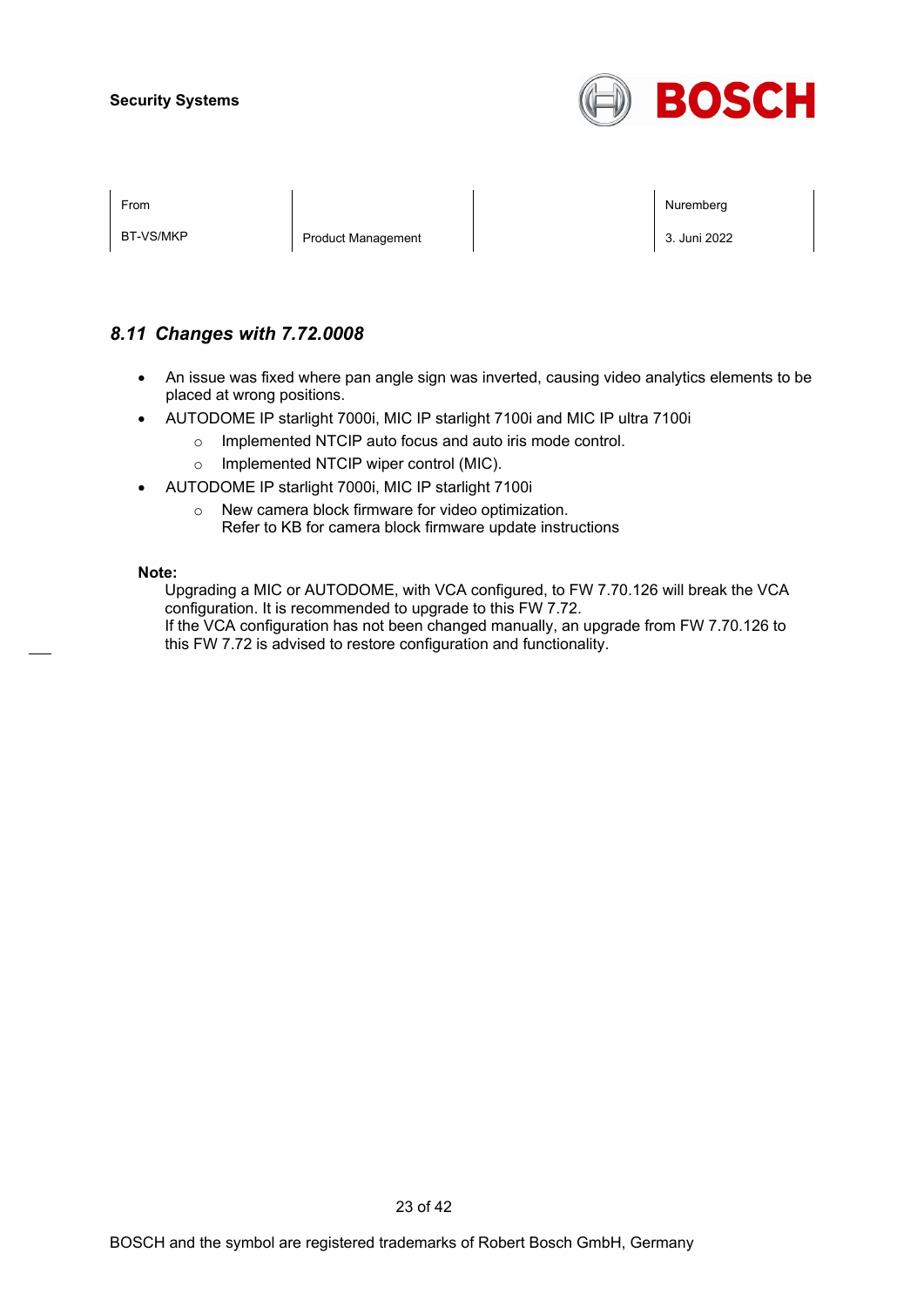

| From              |                          |   |  |  |        | Nuremberg |
|-------------------|--------------------------|---|--|--|--------|-----------|
|                   |                          |   |  |  |        |           |
| $DT$ $1/C$ (MIZD) | $\overline{\phantom{0}}$ | . |  |  | $\sim$ | $\cdots$  |

BT-VS/MKP Product Management 2002

# *8.12 New Features with 7.70.0126*

#### **Remote Portal**

- Remote Portal registration has moved from advanced network settings to the new Cloud services section within the new Connectivity top menu
- Faster access to Remote Portal after device registration via "Visit Remote Portal" link
- Polished Remote Portal registration menu
- DNS/gateway check introduced to static IP addresses

#### **VCA**

- New (fourth) user group for "VCA configuration" introduced
	- o this user group has the privilege to just configure VCA
	- $\circ$  it is possible to assign a user (created by the system integrator) to the new user group "VCA configuration"
	- o Configuration Manager 7.20 is to be used only

#### **ONVIF**

• Increased resolution of absolute position coordinates

#### **Network**

- IPv6 Multicast support for RTSP and SRTP
- Accounts, DynDNS, and Cloud services were moved to the new Connectivity top menu

#### **Miscellaneous**

- Support of new camera FLEXIDOME IP starlight 5000i (IR)
- Updated icon design in web interface
- Interfaces menu was integrated into Alarm menu
- Possibility to integrate milliseconds into JPEG filenames
- RCP+ documentation extended by Common Product Platform (CPP) support on command level
- Gain control can be de- (activated)
- HTML5 based PTZ control in browser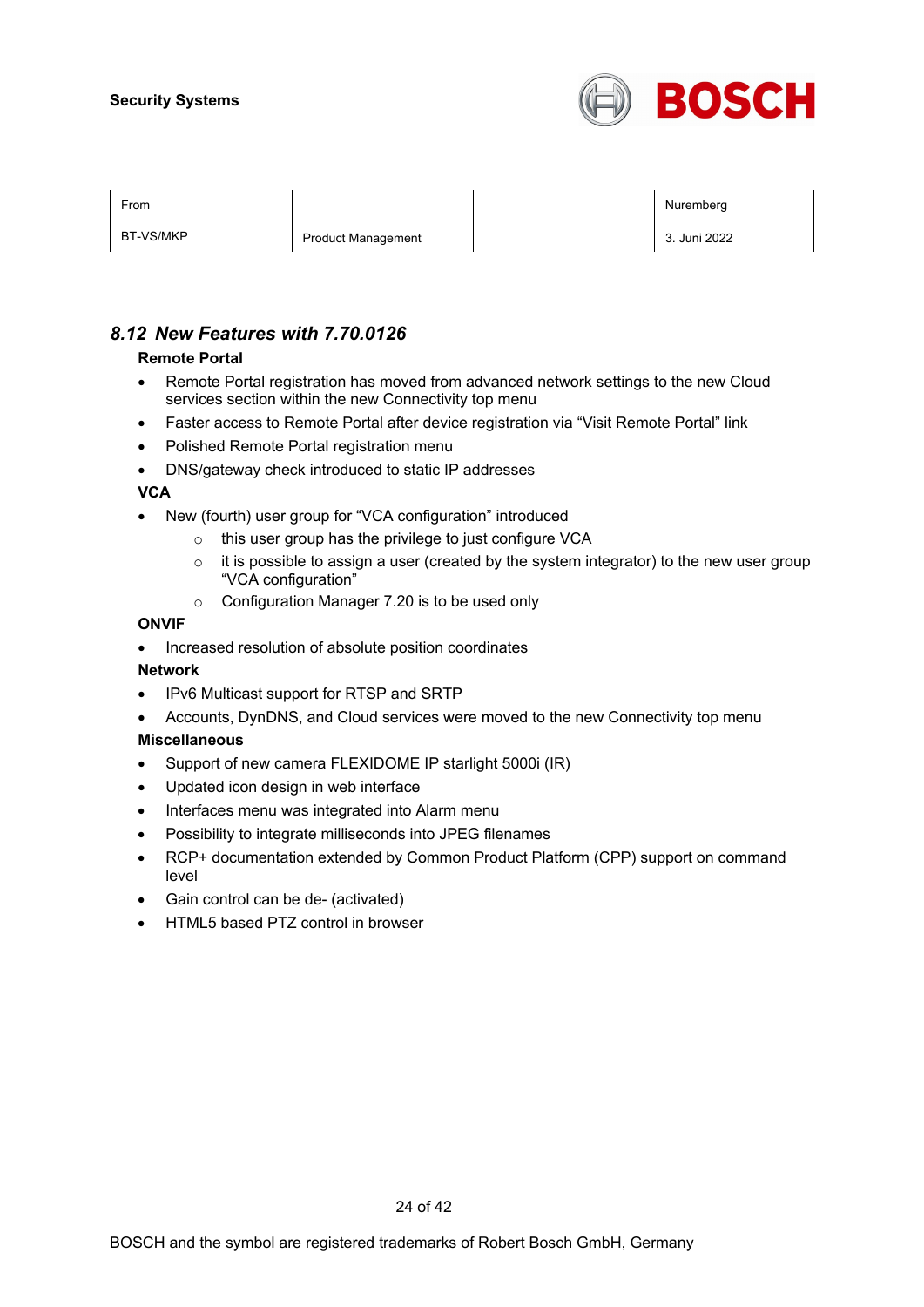

BT-VS/MKP Product Management 2. 3. Juni 2022

From Nuremberg (Nuremberg ) and the contract of the contract of the contract of the contract of the contract of the contract of the contract of the contract of the contract of the contract of the contract of the contract o

# *8.13 Changes with 7.70.0126*

#### **Miscellaneous**

New encoder base modes

#### **Moving cameras**

- MIC IP 7000i/9000i maximum gain selection now possible using a slider
- Fixed gain selectable via dB gain dropdown
- MIC IP Pan offset store/clear options (store causes the pan position to start counting from 0, clear restores the pan position to original value)

#### **Fixes issues regarding**

- PTZ functionality in 7.61
- Display of IVA rules in BVMS Configuration Client
- Access to reference image stream in BVMS
- IP Camera not able to write to iSCSI when SD card failed
- inaccessible recording when special character "%" was part of password
- periodic brightness alternation (fixed since 7.61)
- RTSP streaming not working when HTTP is disabled

## *8.14 Changes with 7.62.0003*

Fixes issue that affects all CPP7.3 cameras, produced with firmware version 7.60 or 7.61, where firmware upload in recovery mode (app0) is not possible.

## *8.15 Changes with 7.61.0026*

Missing documentation was added.

## *8.16 Changes with 7.61.0023*

- An issue with UDP multicast no longer working after upgrade to FW 7.60 is fixed.
- An issue is fixed where high-frequent motion recording with 10 seconds pre-alarm in RAM may stop sporadically.
- An issue, introduced with FW 7.60, is fixed where ANR was only doing alarm recording though being configured for continuous recording.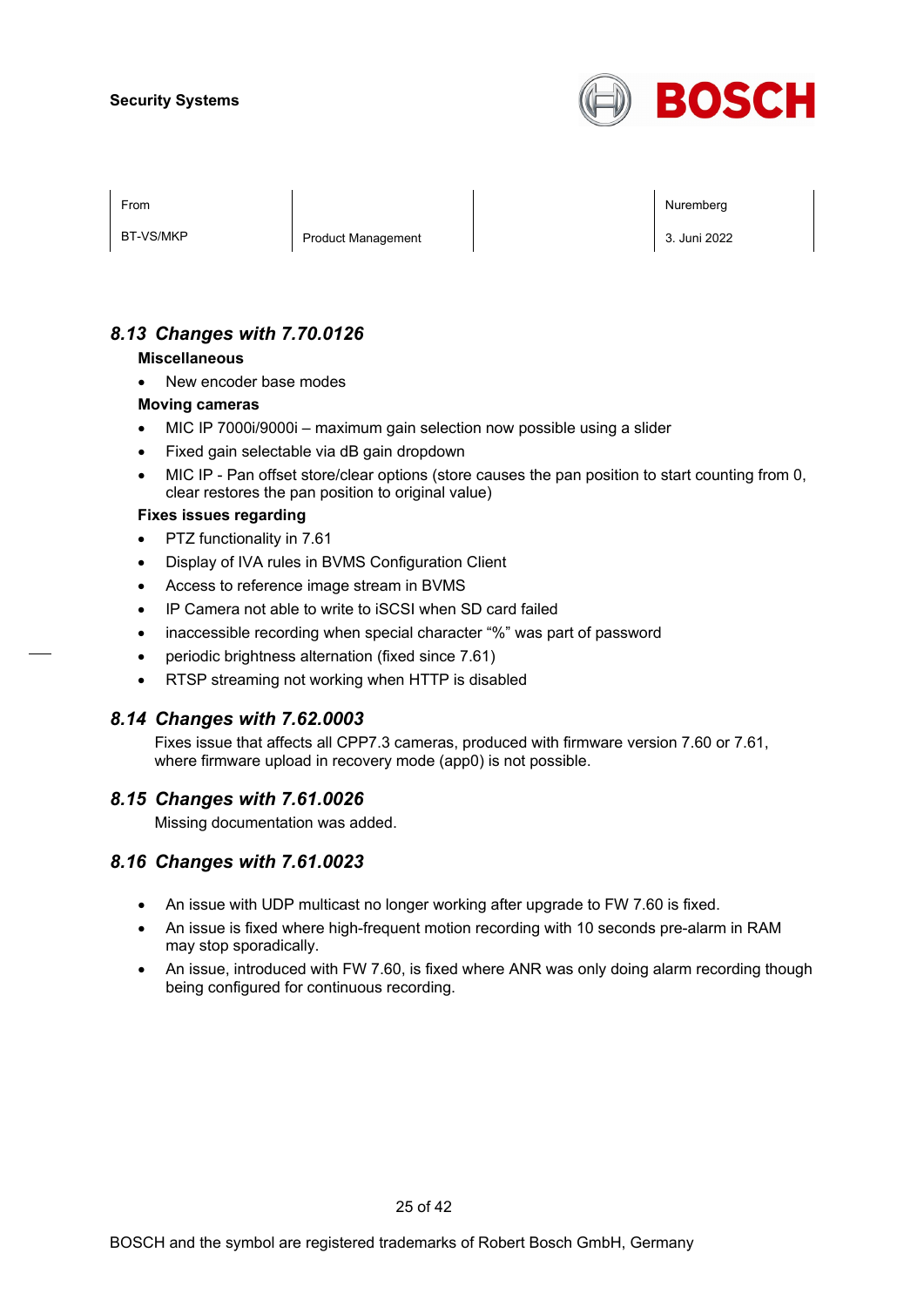

| I |
|---|
|---|

BT-VS/MKP Product Management 2. 3. Juni 2022

From Nuremberg (Nuremberg ) and the contract of the contract of the contract of the contract of the contract of the contract of the contract of the contract of the contract of the contract of the contract of the contract o

# *8.17 New Features with 7.60.0118*

#### **Moving cameras**

- For MIC IP starlight 7100i, MIC IP ultra 7100i, MIC IP starlight 7000i, MIC IP fusion 9000i, AUTODOME IP starlight 7000i, AUTODOME IP 5000i, AUTODOME IP 5000i IR, AUTODOME IP starlight 5000i, and AUTODOME IP starlight 5000i IR, AUTODOME IP 4000i, an Alternate Home Position can now be defined.
- GPS Assisted Tracking has been added to MIC IP starlight 7100i, MIC IP ultra 7100i, MIC IP fusion 9000i and MIC IP starlight 7000i.
- For MIC IP starlight 7100i, MIC IP starlight 7000i, MIC IP fusion 9000i and AUTODOME IP starlight 7000i and AUTODOME IP starlight 7000 HD, a Gamma correction slider has been added, which allows to adjust the Gamma scheme to get more detail in dark area, or to get video with more contrast.
- Black line correction, which often increases the sharpness but it may introduce the edges of objects as side effect, is now available as configurable setting for MIC IP starlight 7100i and AUTODOME IP starlight 7000i.
- For AUTODOME IP starlight 5000i (IR), Intelligent Defog has been enhanced to now three states: Off, Auto and Extreme.

#### **VCA**

- In web browsers that do not support MPEG-ActiveX, VCA configuration is only possible via Configuration Manager. An info message to use Configuration Manager is presented, with a hint where to get Configuration Manager if it is not installed.
- Object filters 'height' and 'width', which are more intuitive than 'area' and 'aspect ratio', have been added.
- Metadata can be filtered to exclude certain not required content. This may help especially on low-bandwidth links, or to reduce load on successive algorithms and services.
- A new, more flexible aggregation time mechanism has been added to the rule engine script. This mechanism supersedes the old aggregation time setting (RCP command), which is applied after the rule engine globally. For backward compatibility, existing use of old aggregation time is kept on firmware update, otherwise removed from user interface.
- Gyro sensor, if available, has been added as option for camera tamper detection.

#### **Miscellaneous**

- The RTSPS service has been added to the Network Services page.
- Firmware upload is now possible via ONVIF.
- For Stratocast cloud access, the global motion/VCA alarm is forwarded via Stratocast protocol when VCA is activated, automatically creating a 'detect any object' rule.
- For Stratocast cloud access, Intelligent Streaming is now automatically activated.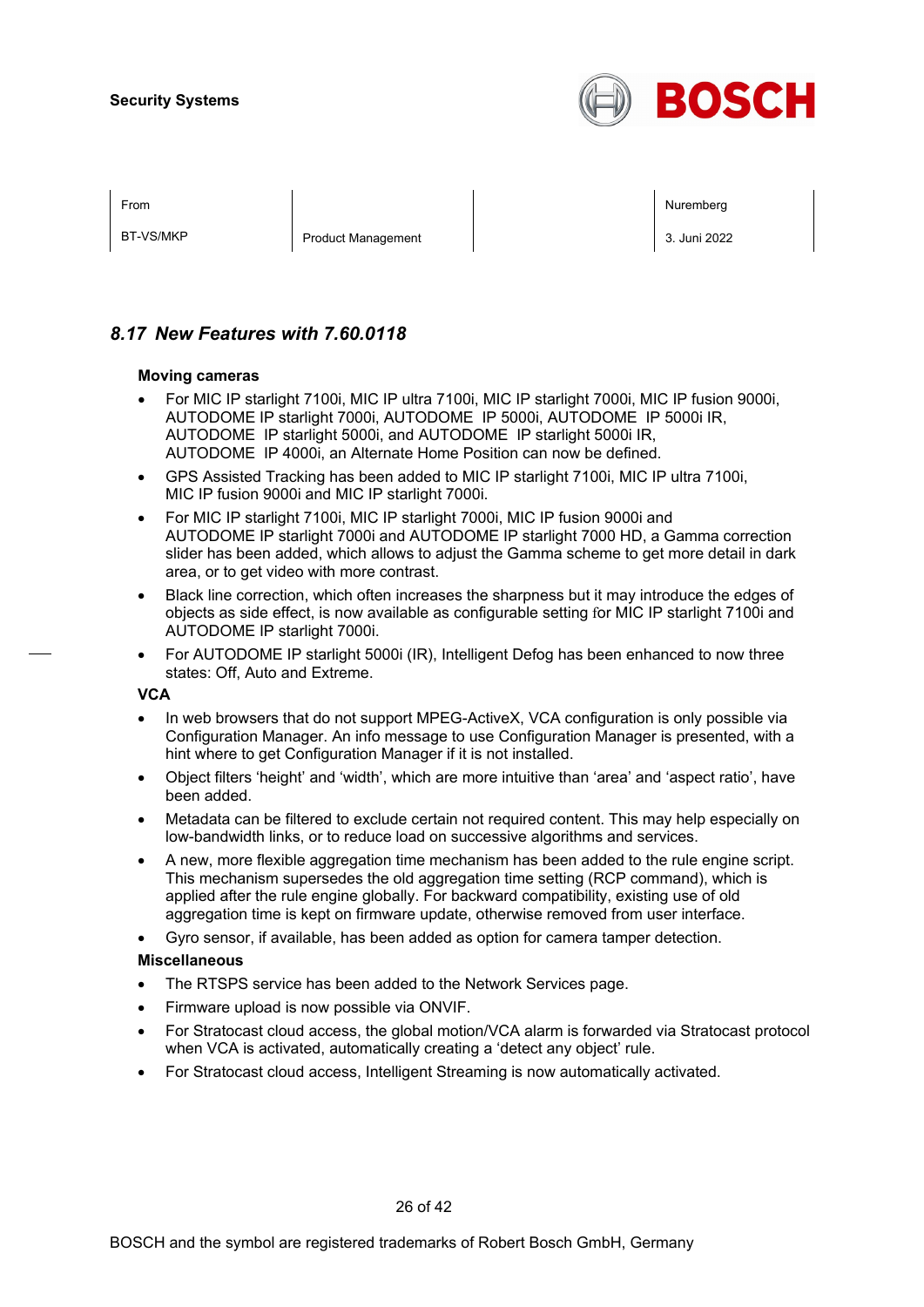

BT-VS/MKP Product Management 2. 3. Juni 2022

From Nuremberg (Nuremberg ) and the contract of the contract of the contract of the contract of the contract of the contract of the contract of the contract of the contract of the contract of the contract of the contract o

# *8.18 Changes with 7.60.0118*

- Due to switching from basic authentication to digest authentication only with the previous firmware release FW 7.50, backward compatibility was lost with devices in the field that only accept basic authentication, putting installed systems out of function. To solve this, the authentication method can be specified via a parameter for outgoing connections in Alarm Task Scripting. Refer to the updated ATSL manual.
- FLEXIDOME IP 4000i / 5000i cameras have received a hardware update as these cameras now use different lenses with the same characteristics. These new variants are supported from FW7.60 onwards and cannot be downgraded to earlier versions.
- Audio alarm has been assigned with a default name.
- An issue is fixed where recording span events were reported as errors while being normal operational events.
- An issue of the revoked build 116, which could have caused recording to not restart after reboot, is fixed.

#### **Note:**

Due to the changes in the recording engine, recording encryption is no more compatible with released VRM versions, and thus recording encryption must not be enabled. Otherwise, encrypted recordings will not be retrievable anymore until upgrading to a new VRM version.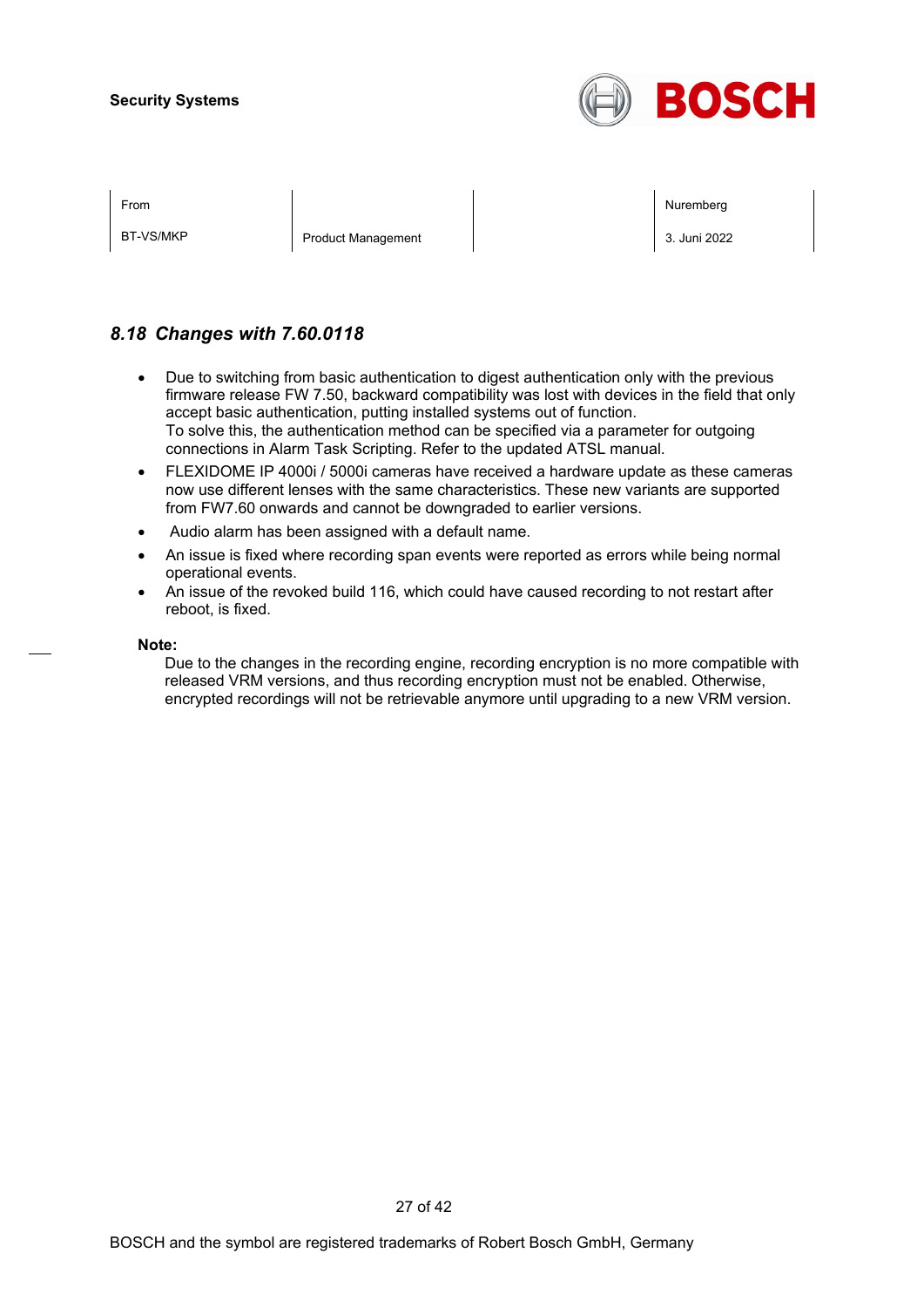

| ⊢rom |  |  |
|------|--|--|
|      |  |  |
|      |  |  |

BT-VS/MKP Product Management 2. 3. Juni 2022

From the second contract of the second contract of the second contract of the second contract of the second contract of the second contract of the second contract of the second contract of the second contract of the second

## *8.19 New Features with 7.50.0079*

- Support of new products MIC IP starlight 7100i and MIC IP ultra 7100i.
- Latency of live video, when no MPEG-Active-X is used, has been reduced by using an open source JavaScript library.
- Alarm Task Scripting Language (ATSL) has been enhanced to allow a free username that can be used with sending an HTTP POST command to e.g. control an I/O device.
- Connection establishment over RTSP with parameter "vcd=3" provides an XML stream with extension tag where the original RTP VCD data packet is encapsulated with base64 encoding. This allows for the possibility to send ONVIF and VCD data in one stream.
- An alarm message can be created if time synchronization fails, and an SNMP trap can be sent.
- Text overlay colors (background and foreground) can be selected out of the standard color palette.

# *8.20 Changes with 7.50.0079*

- The menu item "Image posting" has been moved within the sidebar menu into the "Recording" section. A link to configure accounts has been added.
- The special character '+' is not allowed in passwords anymore as it conflicts with some authentication methods.
- ONVIF AbsoluteMove command now allows the optional parameter "speed" for pan and tilt movements.
- ATSL commands now use HTTP digest authentication. Basic authentication is disabled.
- Face Detector has been improved.
- The basemode "D1 crop" is changed from 704x480/576 to 720x480/576 pixels.
- The number of possible sectors on moving cameras has been enhanced by 6 and 9.
- On 5 MP cameras, large font support is disabled due to memory limitations.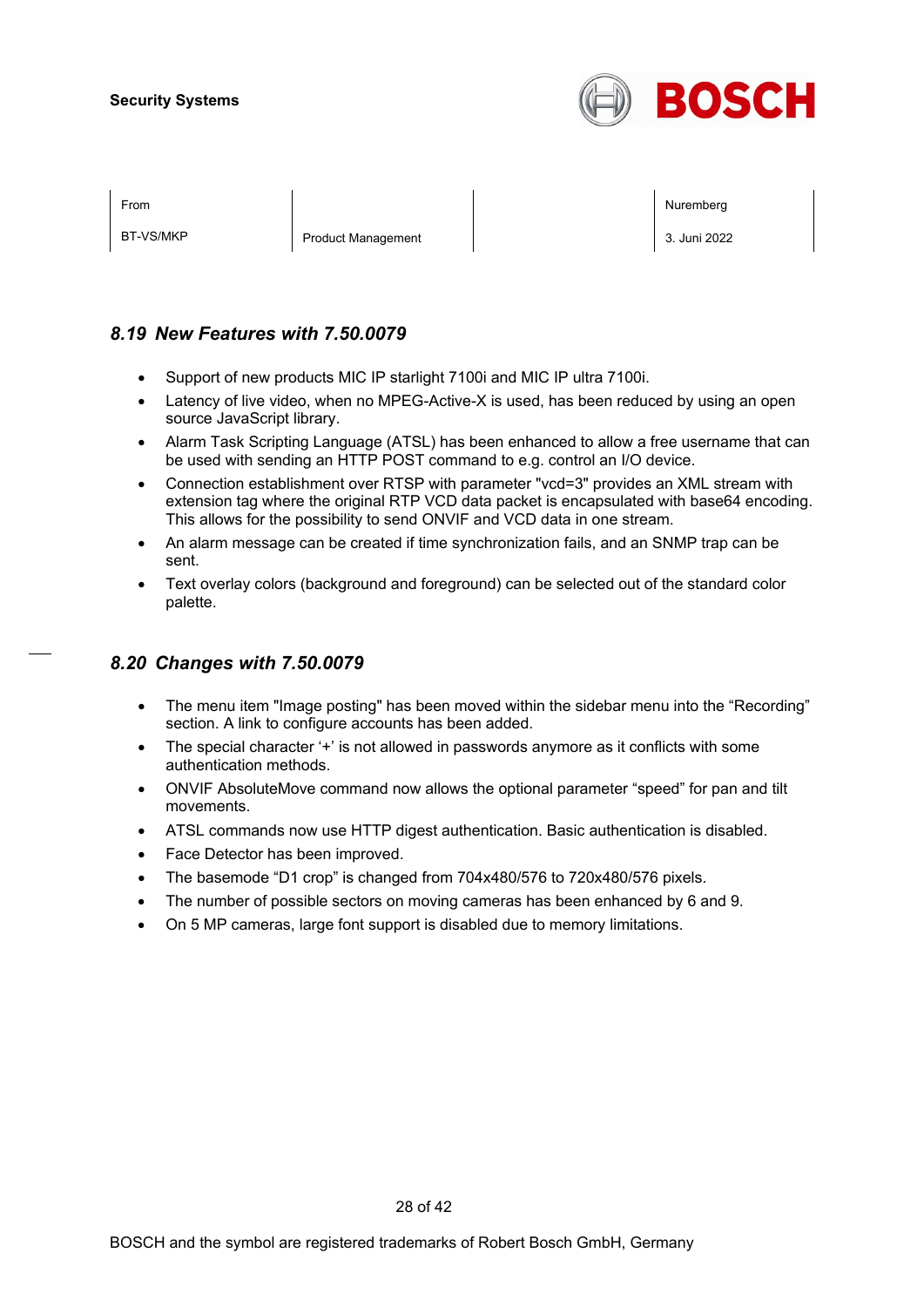

BT-VS/MKP Product Management 2. 3. Juni 2022

From the second contract of the second contract of the second contract of the second contract of the second contract of the second contract of the second contract of the second contract of the second contract of the second

# *8.21 New Features with 7.10.0074*

- A dashboard, available under service permissions, provides a compact but extensive view on parameters that might be especially helpful for troubleshooting. An export function provides even more details than displayed on the dashboard page.
- Intelligent Streaming has been enhanced by a "Dynamic sharpness and noise filtering" option, which uses information from the encoder to optimize the image processing according to the encoder requirements. An additional bitrate reduction of up to 25% can be achieved.
- Scene mode names in fixed cameras have been adapted to reflect their intended use cases better and synchronized between fixed and moving cameras. Scene modes settings have been tuned accordingly to better match their intended applications.
- IP address can now be changed dynamically during runtime, not requiring a reboot cycle anymore. This allows for quarantine network transition on 802.1x network configurations as well as for dynamic IP address assignment from DHCP.
- Support of China GB/T 28181 has been updated to comply with 2016 standard.
- AES encryption on RTP connections is now possible, allowing encrypted UDP multicast connections in a BVMS setup.
- Default value for TLS has been set to version 1.2 to increase security by default. This may cause incompatibility with older client applications.
- Session cookie has been secured by default, disallowing authentication forwarding to MPEG ActiveX and other applications, like replay via Video Security Client. Re-authentication is required for these applications when called out of the web browser despite an already authenticated browser session.
- An option to export from RAM recording buffer allows recording exports on the fly without requiring an SD card or external iSCSI storage.
- A separate hostname setting is introduced. For backward compatibility, the hostname setting is still pre-filled from entries in the camera and unit name fields but can then be configured independently.
- Multicast connections for audio streams are now supported.
- An auto back-focus command is introduced to initiate an auto back-focus adjustment cycle without the need for entering the Lens Wizard.
- The alarm rule output options on MIC are enhanced by AUX 68 "White Light ON".
- Display stamping logo size is increased to 300 by 300 pixels.
- On MIC IP starlight 7000i and MIC IP fusion 9000i, an overlay is introduced to mark landmarks in the picture.
- The thermal line of a MIC IP fusion 9000i can now be calibrated.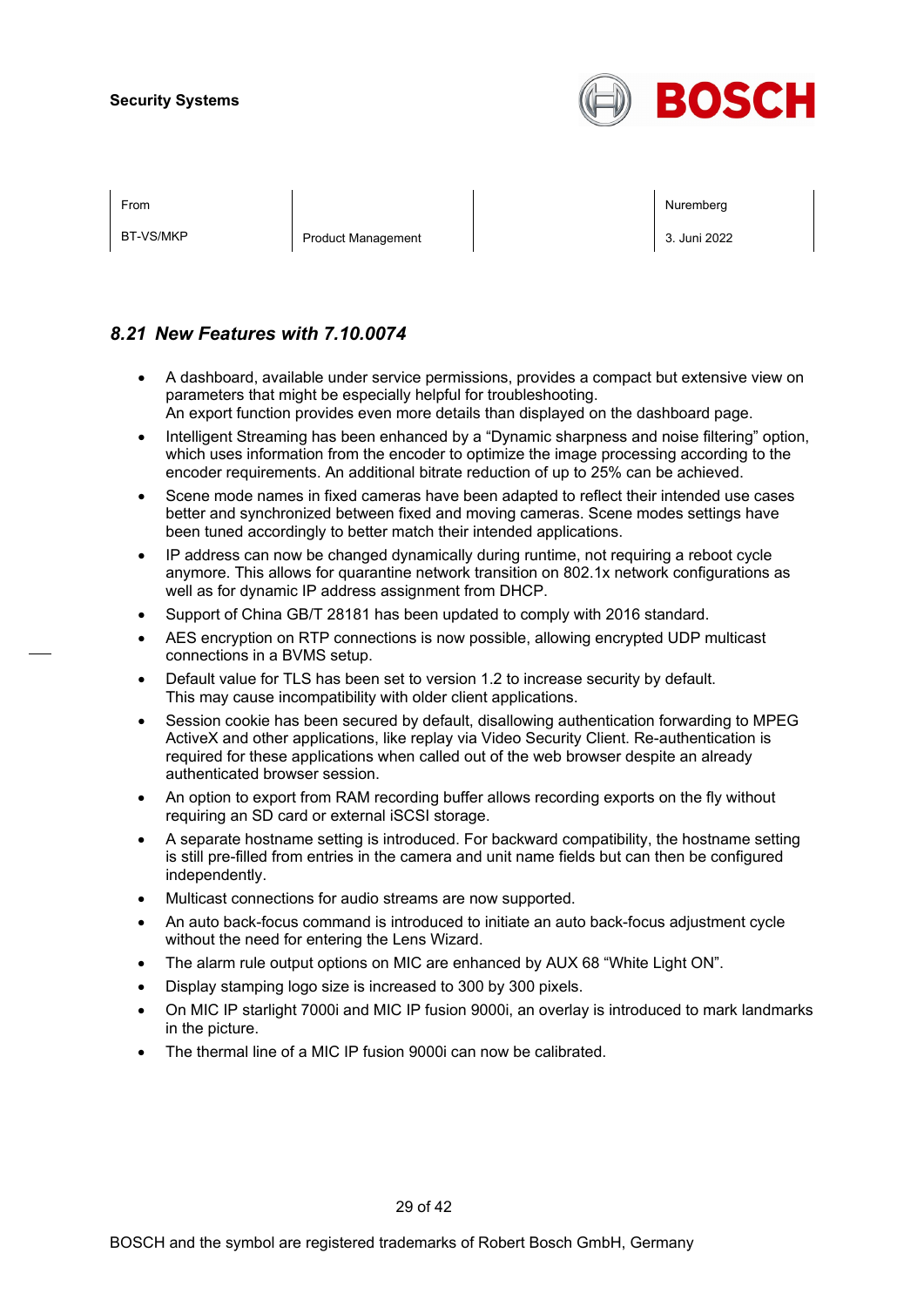

BT-VS/MKP Product Management 2. 3. Juni 2022

From the second contract of the second contract of the second contract of the second contract of the second contract of the second contract of the second contract of the second contract of the second contract of the second

# *8.22 Changes with 7.10.0074*

- An issue is fixed where too small pre-alarm recording buffers caused sporadic error messages.
- An issue is fixed where sporadically a wrong Ethernet link mode was detected.
- An issue is fixed where empty connections could be established using an obsolete URL.
- An issue is fixed where sequence numbers in metadata RTP streams were wrong after VCA was reconfigured.
- An issue is fixed where no folder could be added to a Dropbox account.
- An issue is fixed where device could not be registered in Remote Portal anymore.
- HTTP digest authentication is set as default.
- iSCSI MSS setting has been removed.

# *8.23 New Features with 6.61.0025*

- Support of new FLEXIDOME IP starlight 8000i family.
- A licence is introduced to permanently disable the Wireless LAN interface of a FLEXIDOME IP starlight 8000i camera.

To activate the license enter the following license code:

o 12-01.6B.01-CF47F87B-B082146B-D79F9999-C40ED3E9-0E31AA55

**Note:** Recovering the WLAN interface requires sending the camera to a Bosch service center.

## *8.24 Changes with 6.61.0025*

- An issue is fixed where the pan polarity from positioning via ONVIF was reversed.
- An issue is fixed where VCA counters were reset when VCA editing was started.
- An issue with a broken certificate chain in the "originally Bosch manufactured" certificate used for HTTPS by default has been fixed. Corrupt certificates will be repaired.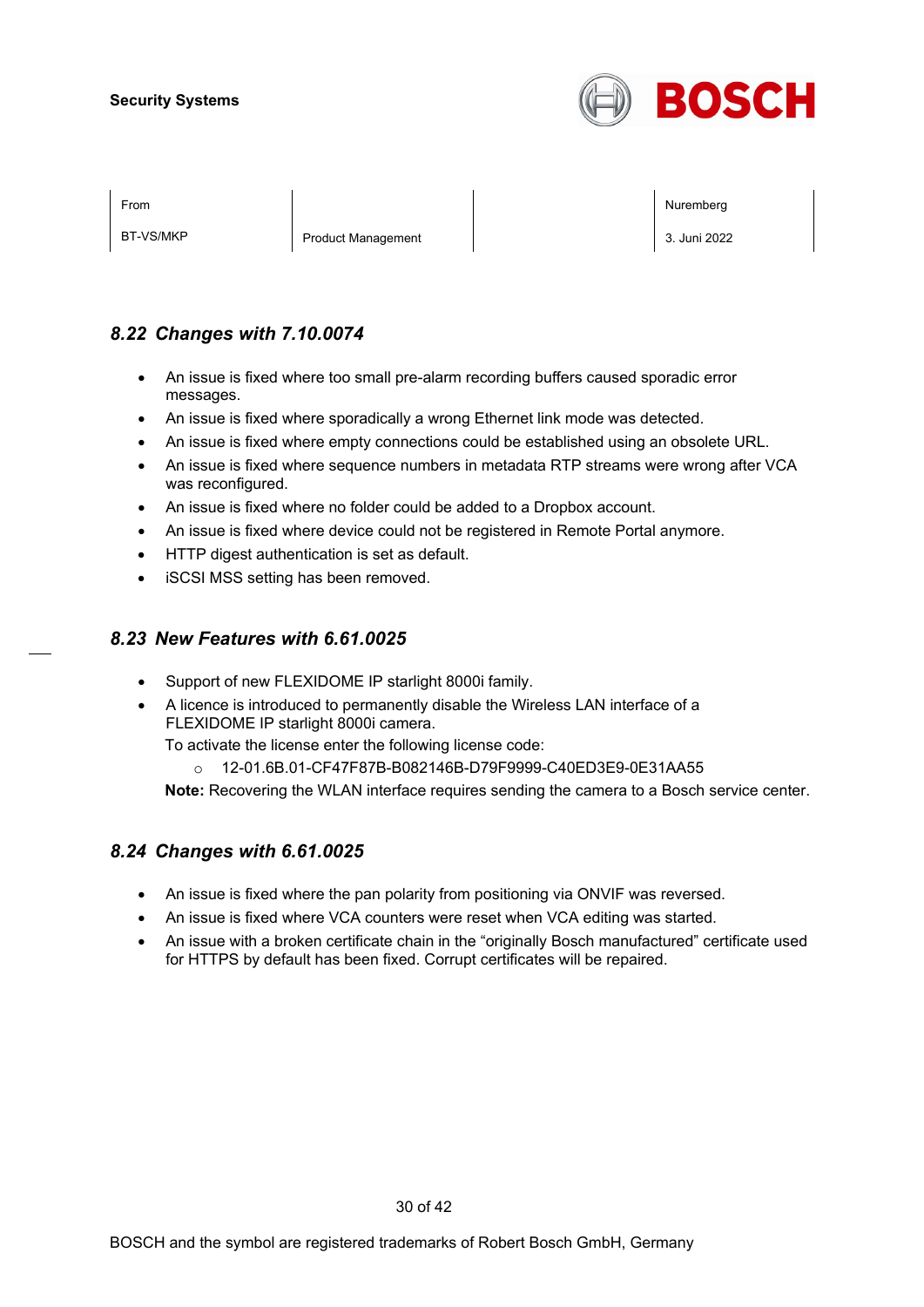

BT-VS/MKP Product Management 3. Juni 2022

From the second contract of the second contract of the second contract of the second contract of the second contract of the second contract of the second contract of the second contract of the second contract of the second

# *8.25 New Features with 6.60.0065*

#### **Security**

- Software sealing is extended to cover more static parameters of image pre-processing and moving camera control.
- Manual and automatic logout functionality added to the web browser interface:
	- $\circ$  A "Logout" button is available in the blue navigation bar between "Links" and help icon.
	- $\circ$  A timeout in minutes for the browser session can be defined via the Web Interface -> 'Live' functions menu.
- Enhancements for Alarm Task Scripting:
	- o A seal break event can be used to trigger alarm task scripts.
	- o An SD card lifespan alarm can be used to trigger alarm task scripts.
- Enhancements for SNMP:
	- o A seal break event can trigger an SNMP trap.
	- o An SD card lifespan alarm can trigger an SNMP trap.
	- o An event from the Embedded Login Firewall can trigger an SNMP trap.

#### **Moving cameras**

- A "snap to area" function is added to allow selection of a new image area that the camera zooms to. The rectangle to define the area can be drawn over the video by holding "CTRL".
- Inactivity period selection for moving cameras is extended up to 24 hours.
- Number of privacy masks on MIC 7000 and MIC 9000 increased from 24 to 32.

#### **ONVIF**

• Signalling of 'idle object' is added to the ONVIF metadata stream.

#### **Miscellaneous**

- Genetec Stratocast cloud is supported.
- 5MP cameras received a 3 MP downscale resolution option.
- Enhanced prediction can be disabled in Encoder Profile Expert settings for compatibility with non-compliant software decoders that do not support long-term references.
- IGMPv3 enhancements to support source-specific multicast (SSM) scenarios.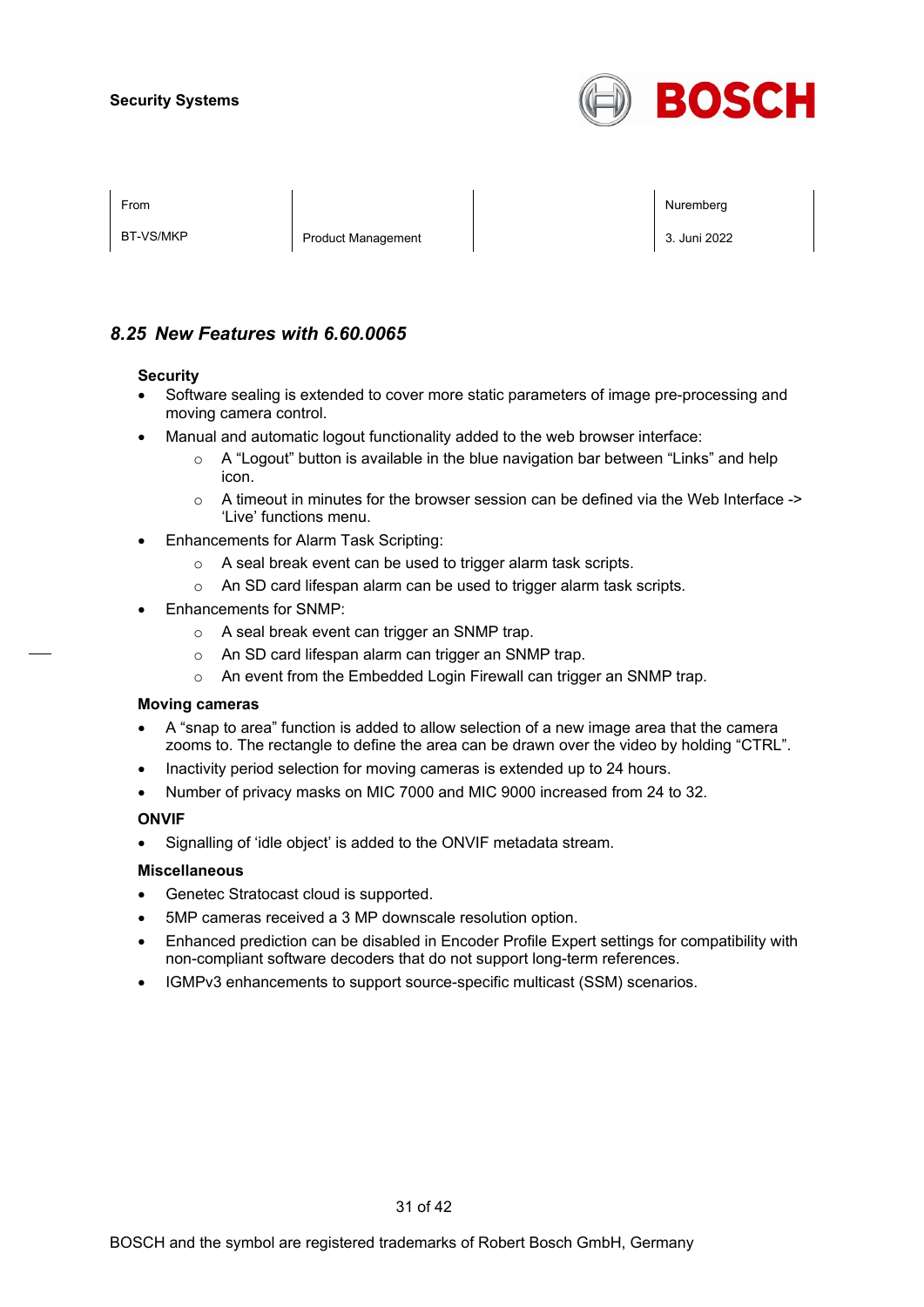

BT-VS/MKP Product Management 2022

From the second contract of the second contract of the second contract of the second contract of the second contract of the second contract of the second contract of the second contract of the second contract of the second

#### **VCA**

• An object that triggered an alarm is marked accordingly and displayed in orange color for a short period to allow easier visual detection.

For details on enhancements and changes in Intelligent Video Analytics and Essential Video Analytics, please refer to the separate release notes.

# *8.26 Changes with 6.60.0065*

- An issue in a multipathing scenario, where during start-up 802.1x EAP/TLS caused iSCSI recording to use the alternative path, is fixed.
- An issue where the ONVIF metadata stream occasionally stopped is fixed.
- Remote recording on CPP-ENC devices is fixed but requires CPP-ENC devices to run FW 5.97.10 or higher because of the recently added security features, which impact RCP+ communication and password handling.
- The default use of 1024 bit RSA keys for self-signed certificate generation is limited to cameras with older hardware that would require time-extensive 2048 bit key generation in software. On all cameras with hardware acceleration a minimum length of 2048 bit is used for RSA keys by default. Certificates with 2048 bit keys can be used on all cameras.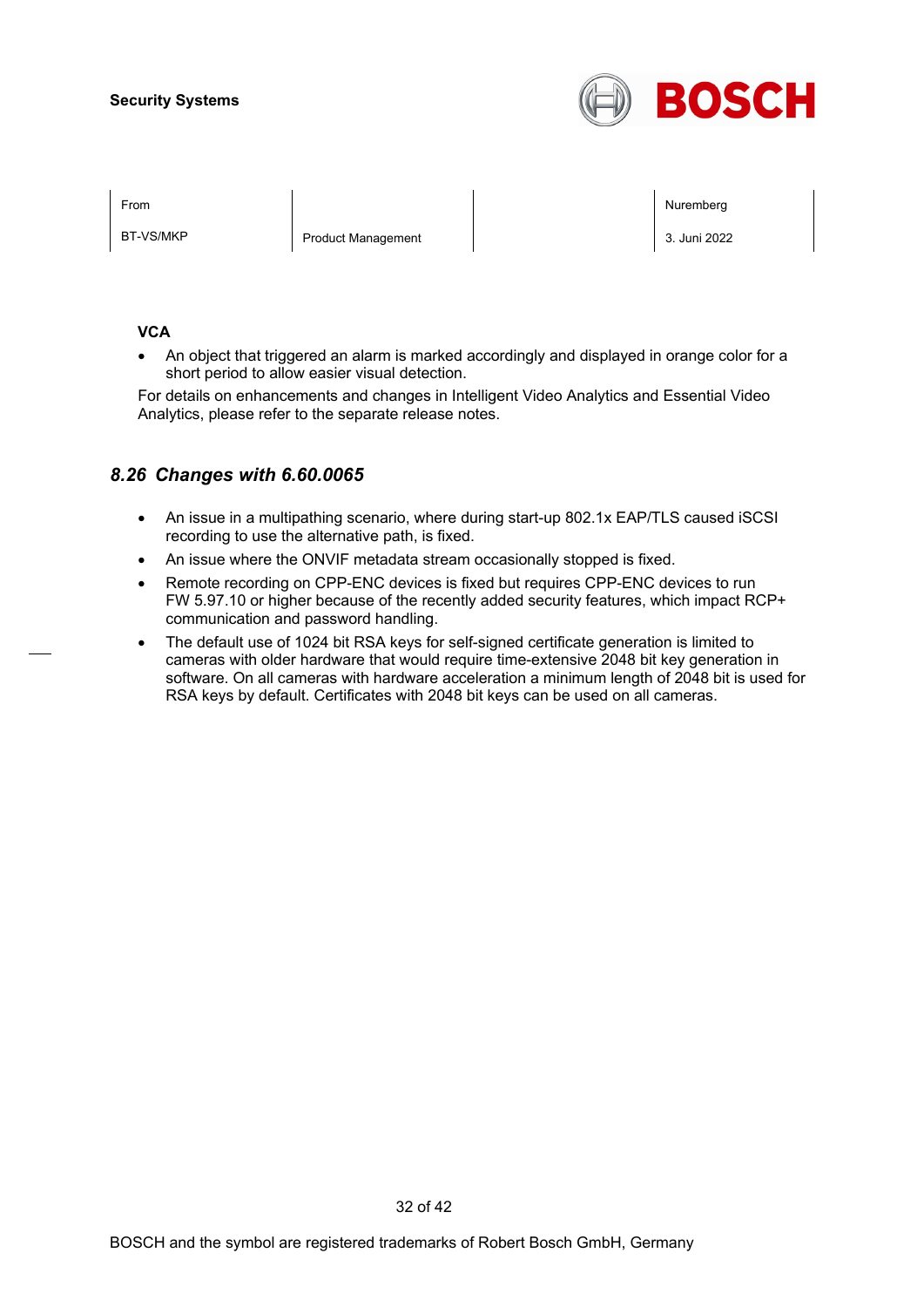

BT-VS/MKP Product Management 2. 3. Juni 2022

From the second contract of the second contract of the second contract of the second contract of the second contract of the second contract of the second contract of the second contract of the second contract of the second

# *8.27 Changes with 6.51.0028*

• This version includes a fix for a recently discovered security vulnerability CVE-2018-19036. The vulnerability potentially allows the unauthorized execution of code on the device via the network interface. Bosch rates this vulnerability at 9.4 (Critical) and recommends customers to upgrade devices with updated firmware versions.

For detailed information please refer to the published Security Advisory.

## *8.28 New Features with 6.51.0026*

- **Support of AUTODOME IP starlight 5000i (IR) family**, incl.
	- o up to 32 privacy masks
	- $\circ$  8 instead of 5 corner points per privacy mask
	- o High Dynamic Range (HDR)
- Third-party serial protocol over IP is now supported for Pelco and Cohu protocols. Please note that a special license is required as this functionality lowers the overall security of the camera. Extra measures might be needed to be put in place to protect the system.

## *8.29 Changes with 6.51.0026*

- Password reset mechanism changed
	- $\circ$  Clearing passwords of all three legacy users was changed to only reset/change the password for the user 'service' to 'service', while passwords of all other users including 'live' and 'user' as well as other 'service' users stay unchanged.
	- $\circ$  The user can then logon to the camera using user 'service' with password 'service'. He should then change the password for the service user again.
- General privacy mask improvements
- Long-term reference enhancements to improve support for 3<sup>rd</sup> party decoders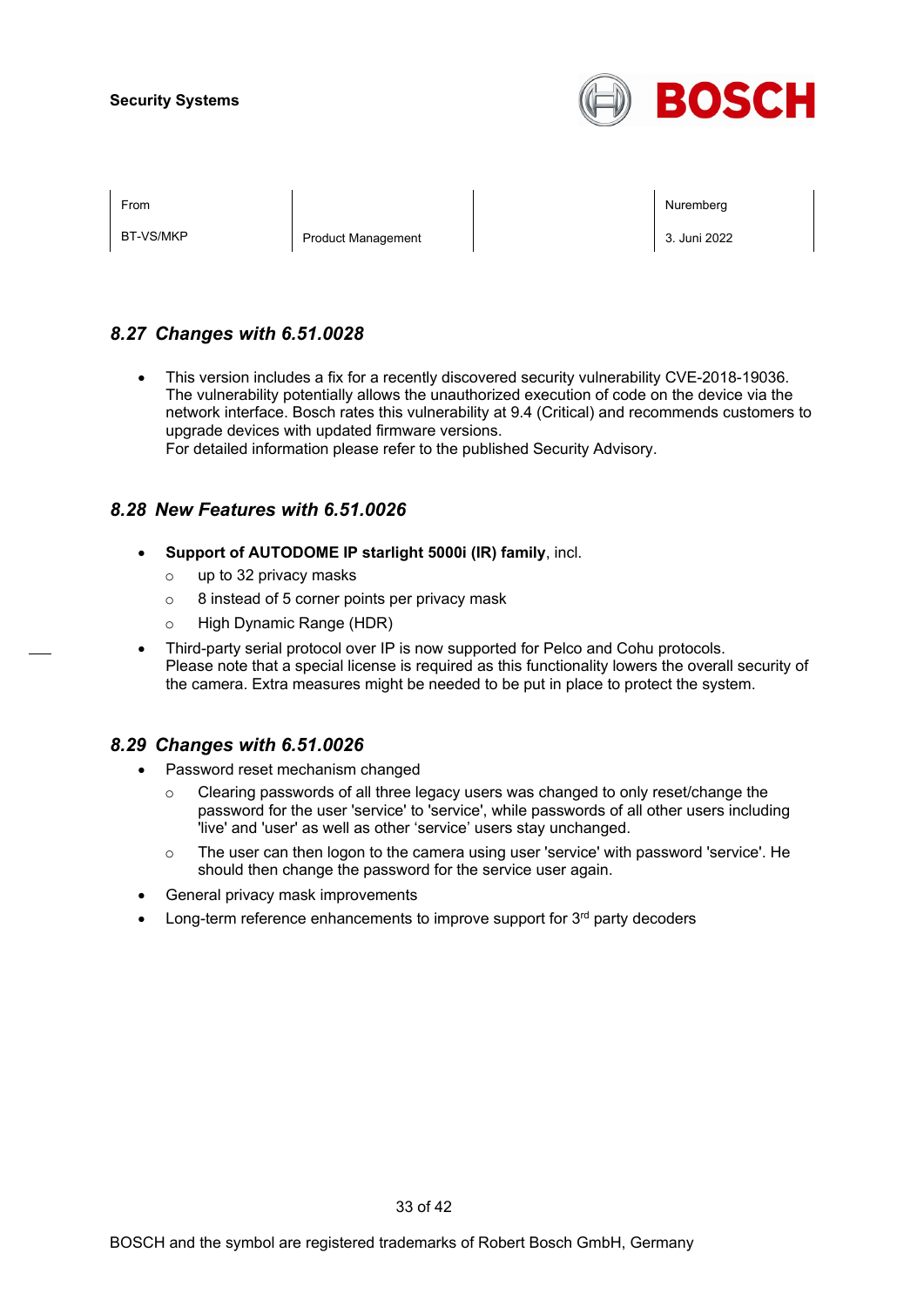

| ×<br>I |  |
|--------|--|
|        |  |

BT-VS/MKP Product Management 3. Juni 2022

From the second contract of the second contract of the second contract of the second contract of the second contract of the second contract of the second contract of the second contract of the second contract of the second

# *8.30 New Features with 6.50.0128*

- **Improved image performance for the following cameras:**
	- o DINION IP 4000i IR
	- o DINION IP 5000i IR
	- o DINION IP starlight 6000i IR
	- o FLEXIDOME IP 4000i
	- $\circ$  FLEXIDOME IP 5000i
	- o AUTODOME IP 4000i
	- o AUTODOME IP 5000i

#### • **Image pre-processing enhancements on DINION IP starlight 6000i IR:**

- o A user slider to tune the maximum gain allowance is added
- o A user slider to tune the day to night switch-point is added
- $\circ$  A new scene mode is now available for optimized License Plate Recognition (LPR)
- **Intelligent Streaming enhancements**
	- o Statistics pages have been added for live and recording streams. These provide guidance for optimally adjust bitrate and quality settings, and make judgement on averaging easier in order to optimize storage consumption.
	- o Intelligent Streaming configuration parameters in encoder profiles are now grouped.
	- Encoder quality regions are now also supported on CPP7.3 platform.

#### • **Highly reliable SD card recording with life cycle monitoring**

Industrial SD cards which provide wear level data can be monitored for their health and expected lifetime, providing much more reliable SD card recording. Three vendors have been tested and qualified:

- o Sony
- o SanDisk
- o Micron

Due to the high dynamic in the SD card market, no direct reference to the models is given. Latest Industrial SD cards from all three vendors support this feature.

- **ONVIF Profile T is now supported**
- H.265 B frames support can be selected in Installer menu to allow for lower bitrates at certain resolutions.
- Digital zoom is now support on thermal image of MIC IP fusion 9000i
- Thermal module flat-field correction (FFC) on MIC IP fusion 9000i can be set to 'auto modus'.
- Intelligent Tracking can be triggered by point-and-click feature in web interface.
- Manual iris control for AUTODOME 4000i/5000i has been added.
- Current gain value is visualized in video preview window.

34 of 42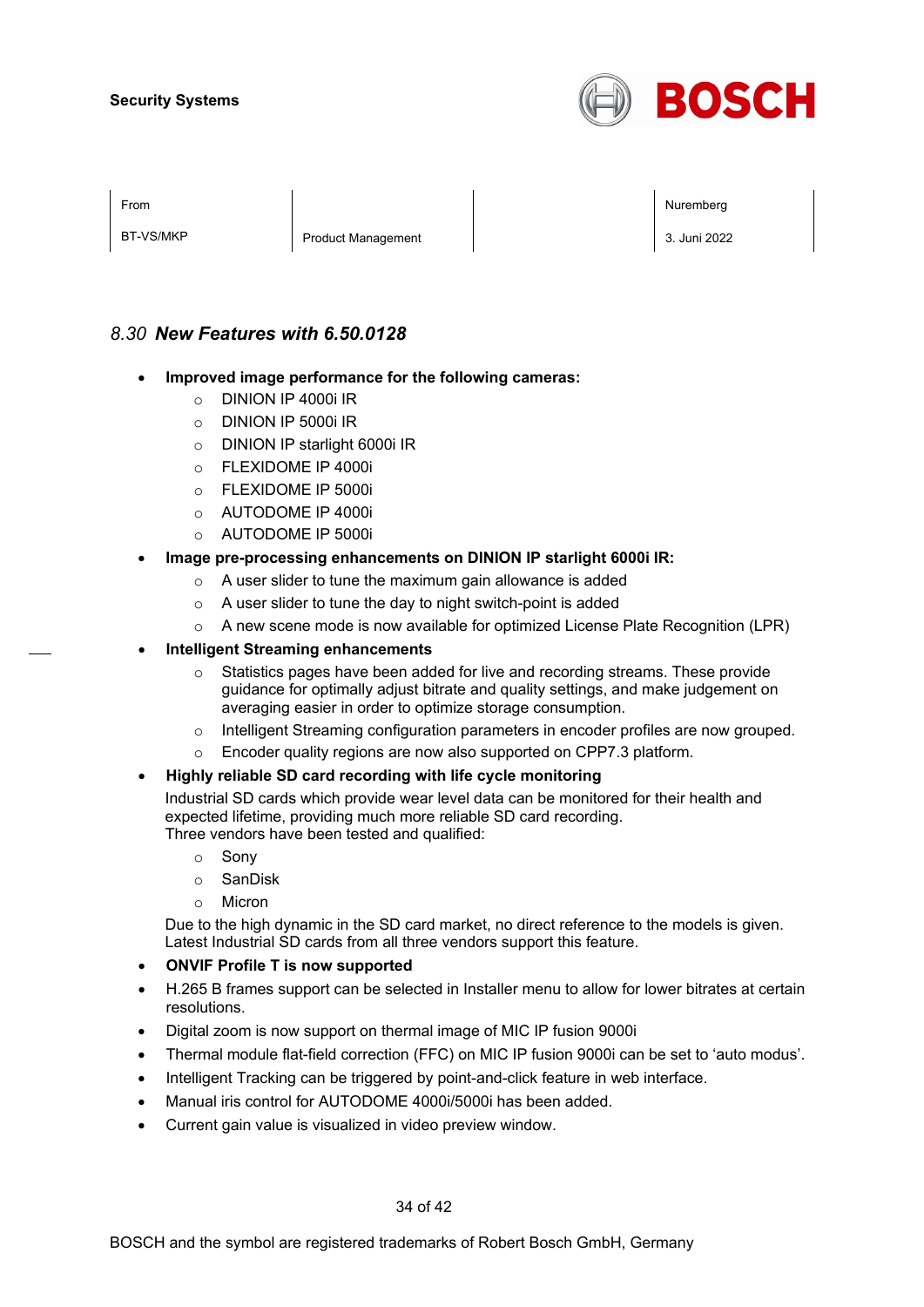

| From      |                           | Nuremberg    |
|-----------|---------------------------|--------------|
| BT-VS/MKP | <b>Product Management</b> | 3. Juni 2022 |

- The ID out of the best face detection is attached to the JPEG filename when posted via FTP and also added to the metadata stream to allow searching.
- SNI support has been added to improve load-balancing for cloud-based solutions.

#### **Security features**

• **Software Sealing**

The camera configuration can be 'sealed' once it should not be changed anymore. Any change of the sealing status and any change to static configuration, accidentally or intentional, will break the seal, creating an alarm message that can be used by the video management system to launch an appropriate alarm scenario.

All modifications affecting the sealing status are logged separately.

- Firmware files are now encrypted.
- Files received via HTTP upload are checked for correct size.
- "Secure renegotiation" is signalled in TLS.
- In case of certificate user authentication, the clock base is re-adjusted, e.g. after battery loss.

## *8.31 Changes with 6.50.0128*

- After updating to firmware version 6.50, users will be able to take advantage from boosted performance and enhanced image quality on all CPP7.3 (4000i, 5000i, 6000i) based cameras:
	- o Overall improved contrast and sharpness (reduced haziness)
	- o Improved visibility in scenes with highlights and dark areas
	- o Improved facial detail visibility in scenes with strong backlight
	- o Maintain more color in dark scenes
	- o Stronger sharpening when it is getting darker by directional sharpening
	- $\circ$  The default shutter function in the ALC menu is now also available in HDR mode
- Specifically for the AUTODOME IP 5000i two additional improvements are available:
	- o Better preserved highlights in dark scenes
	- o Improved depth of field by introducing zoom-dependent iris control
- Missing SD resolutions have been added to stream 1 options.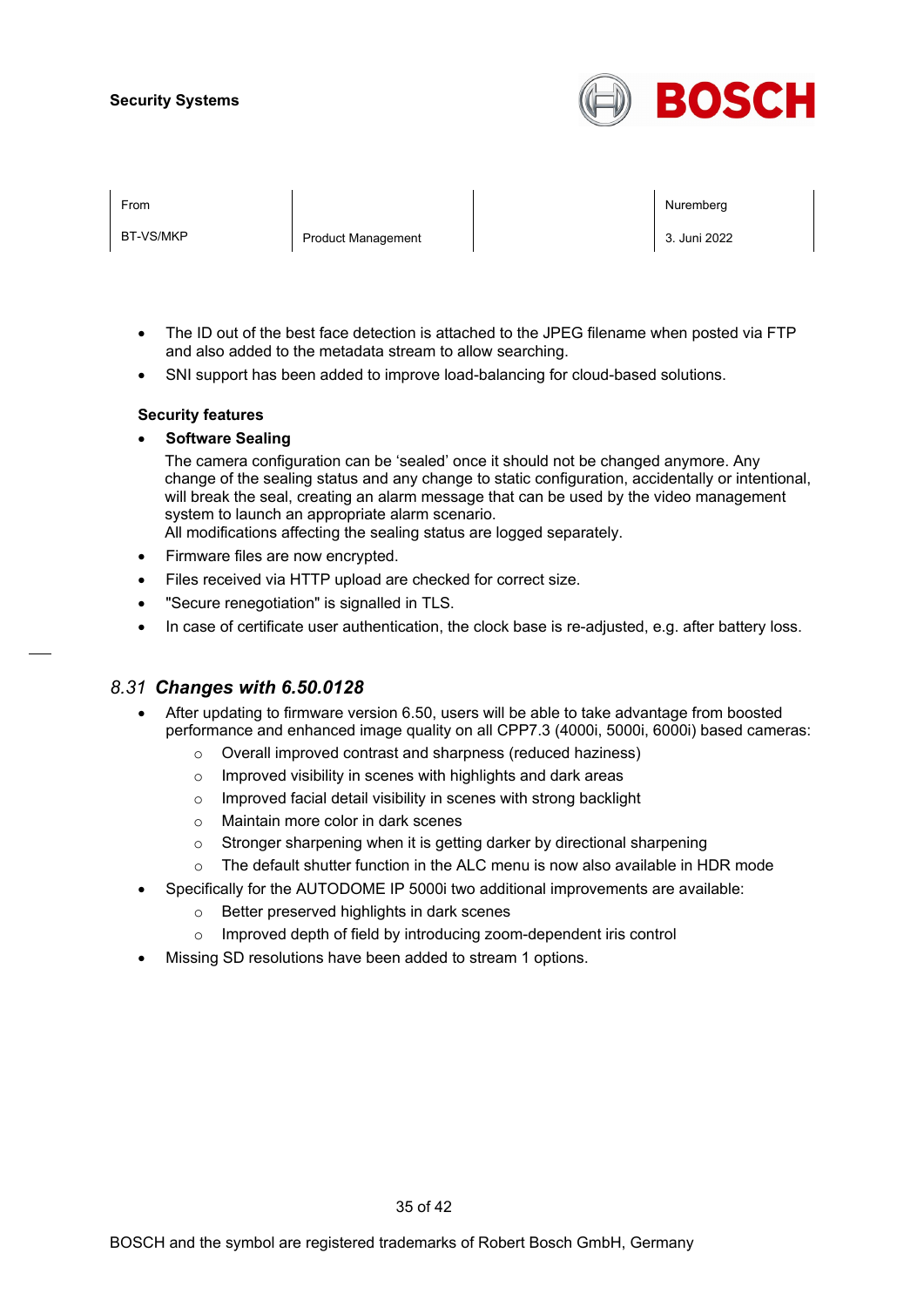

BT-VS/MKP Product Management 3. Juni 2022

From the second contract of the second contract of the second contract of the second contract of the second contract of the second contract of the second contract of the second contract of the second contract of the second

# *8.32 Changes with 6.44.0020*

- Cipher suites were enhanced by TLS\_ECDHE\_RSA\_WITH\_AES\_128\_CBC\_SHA256.
- An issue with simultaneous multicast streams, introduced with FW 6.43, has been fixed.
- An issue with ONVIF SetImageSettings, where incorrect settings could be applied when an unsupported namespace was used, has been fixed.
- An issue with ONVIF IVA messages suspended, when more than one IVA rule was configured, has been fixed.
- An issue with VCA calibration lost after image rotation has been fixed.
- An issue with EAP-TLS certificates with CRL extension, intermittently prohibiting authentication, has been fixed.
- An issue with panoramic cameras, where pre-positions could not be set in the web interface when in on-board dewarping mode, has been fixed.
- Various smaller issues have been fixed.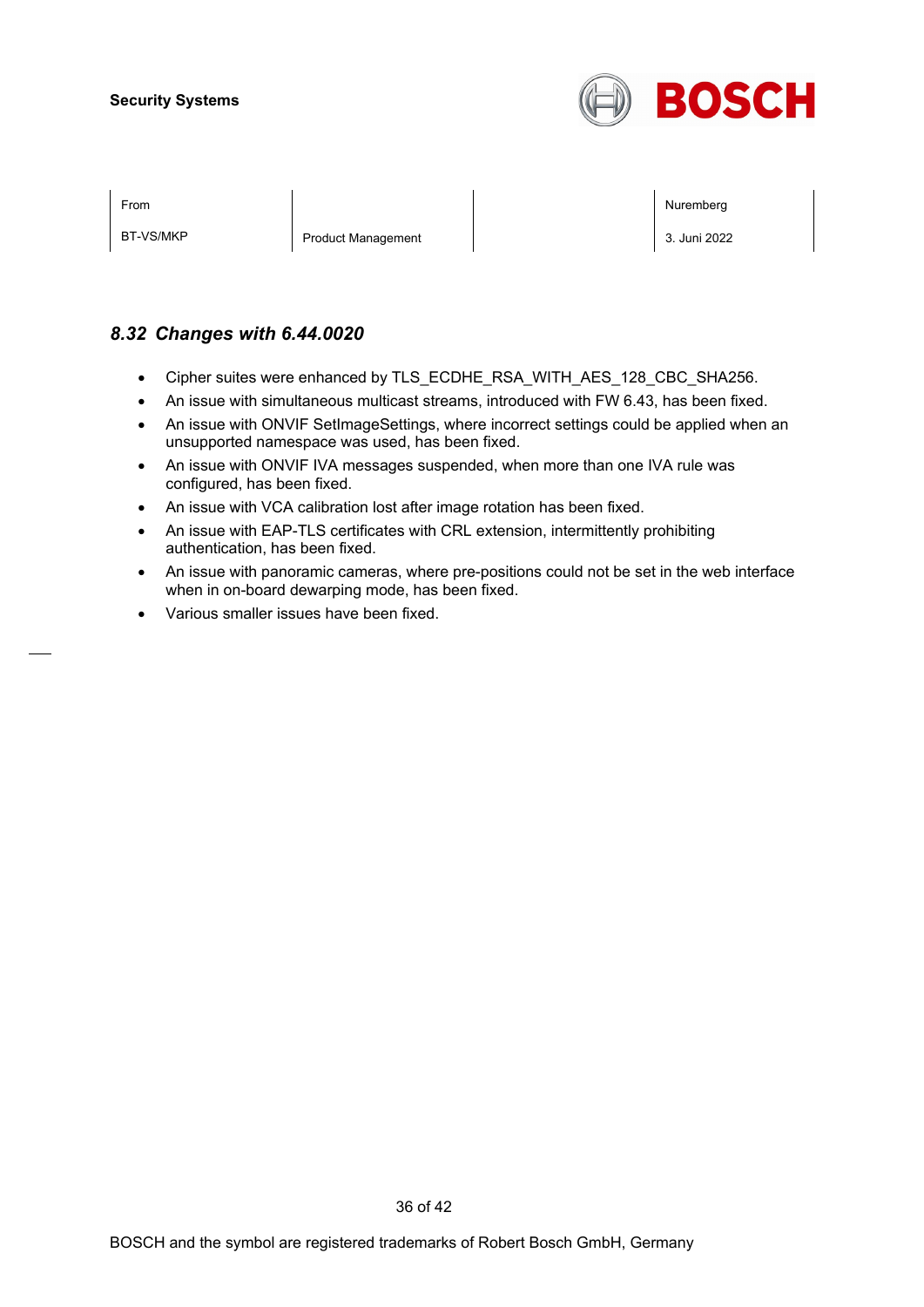

| From |  |  |
|------|--|--|
|      |  |  |
|      |  |  |

BT-VS/MKP Product Management 2. 3. Juni 2022

From the second contract of the second contract of the second contract of the second contract of the second contract of the second contract of the second contract of the second contract of the second contract of the second

# *8.33 New Features with FW 6.43.0027*

- ITS versions of AUTODOME and MIC cameras can be enabled to allow NTCIP protocol over serial interface.
- A possibility to increase the Power-over-Ethernet (PoE) demand signalled via LLDP has been added. This may help to optimize the power management on switches and e.g. also eases to use the cameras in outdoor housings with PoE-powered heating systems.
- IGMP version can now be set to a specific version. Automatic detection is still default.

# *8.34 Changes with FW 6.43.0027*

- After updating to firmware version 6.43, users will be able to take advantage from boosted performance and enhanced image quality of AUTODOME IP 5000i and AUTODOME IP 5000i IR:
	- o Improvement on depth of field
	- o Overall improved contrast
	- o Improved visibility for foggy scenes
- After updating to firmware version 6.43, users will be able to take advantage from boosted performance and enhanced image quality of AUTODOME IP 4000i:
	- o Overall improved contrast
	- o Improved visibility for foggy scenes
- Improvements on Multipathing support for storage devices.
- Various smaller issues have been fixed.

#### **Note:**

Due to improved image tuning in this firmware version, the behavior of various image enhancement sliders can be different than in older FW releases. Therefore it is recommended to perform a "Restore Mode Defaults" after the firmware update is finished in order to get the best performance. This button can be found under: Configuration -> Camera -> Scene Mode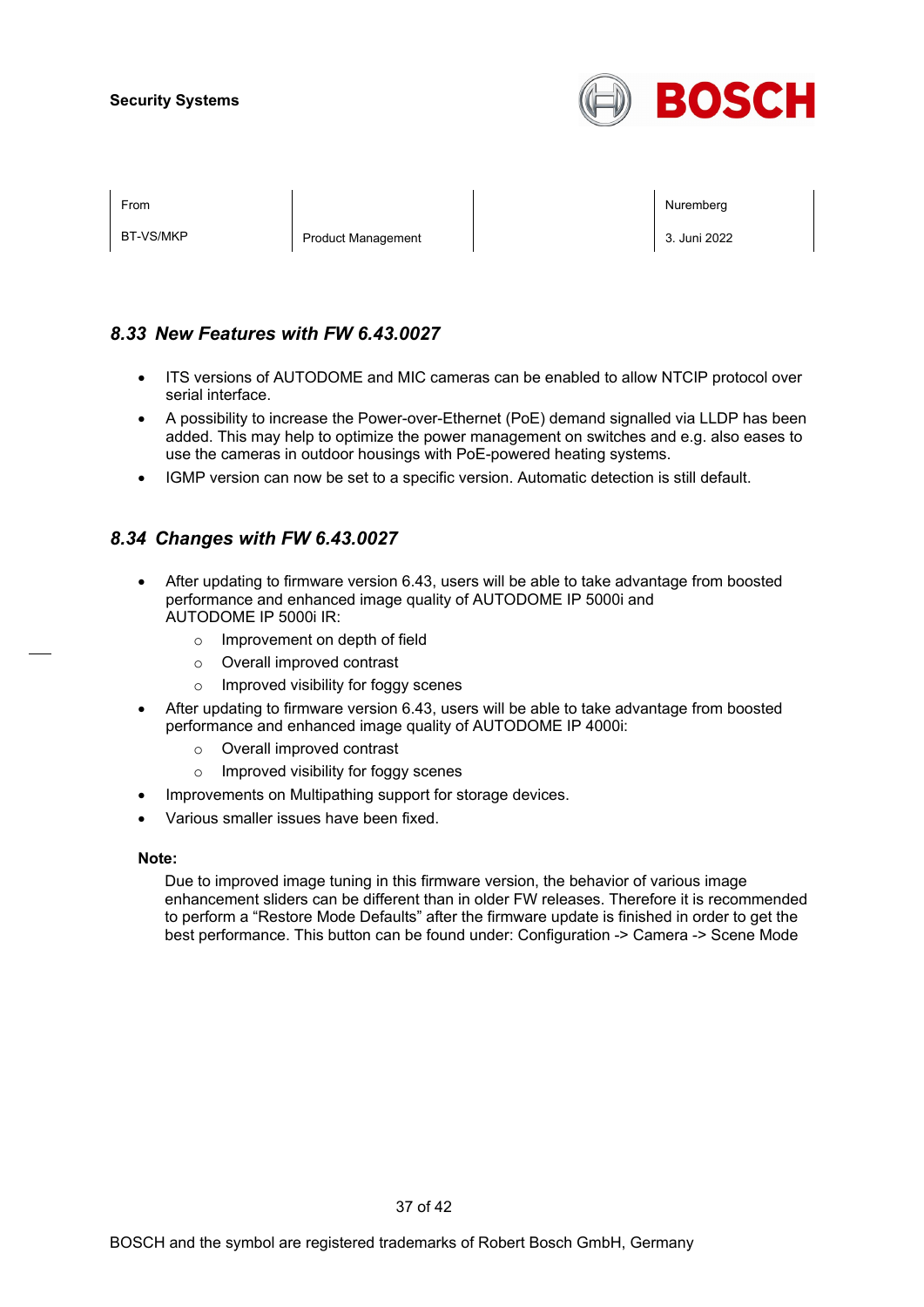

BT-VS/MKP Product Management 2. 3. Juni 2022

From the second contract of the second contract of the second contract of the second contract of the second contract of the second contract of the second contract of the second contract of the second contract of the second

# *8.35 Changes with FW 6.42.0021*

- Stronger user name and password policy is enforced. The following rules apply:
	- o User names must be at least five (5) characters long.
	- o User name and password must not be identical.
	- o A password must consist of minimum eight (8) characters.
	- o A password must contain both upper-case and lower-case letters.
	- o A password must include one or more numerical digits.
	- o A password must include at least one of these special characters:  $! ? " \# \$ \% () \{ \} [ ] * + - = . , ; ^ {\wedge} _ - | ~ \wedge \}$ Other special characters (like space  $@:<>$  ' & etc.) are not supported.
- Multicast discovery port is now configurable via browser interface.
- The base frame rate default for DINION IP bullet 6000i has been changed to 60 fps.
- An issue where sporadically no video was shown after power cycle has been fixed.
- An issue where Automatic Network Replenishment ANR failed when SD card is broken has been fixed.
- Improved behavioural response on denial of service attacks.
- Various ONVIF communication issues have been fixed.
- Various smaller issues have been fixed.

## *8.36 Changes with FW 6.41.0037*

• Various smaller issues have been fixed.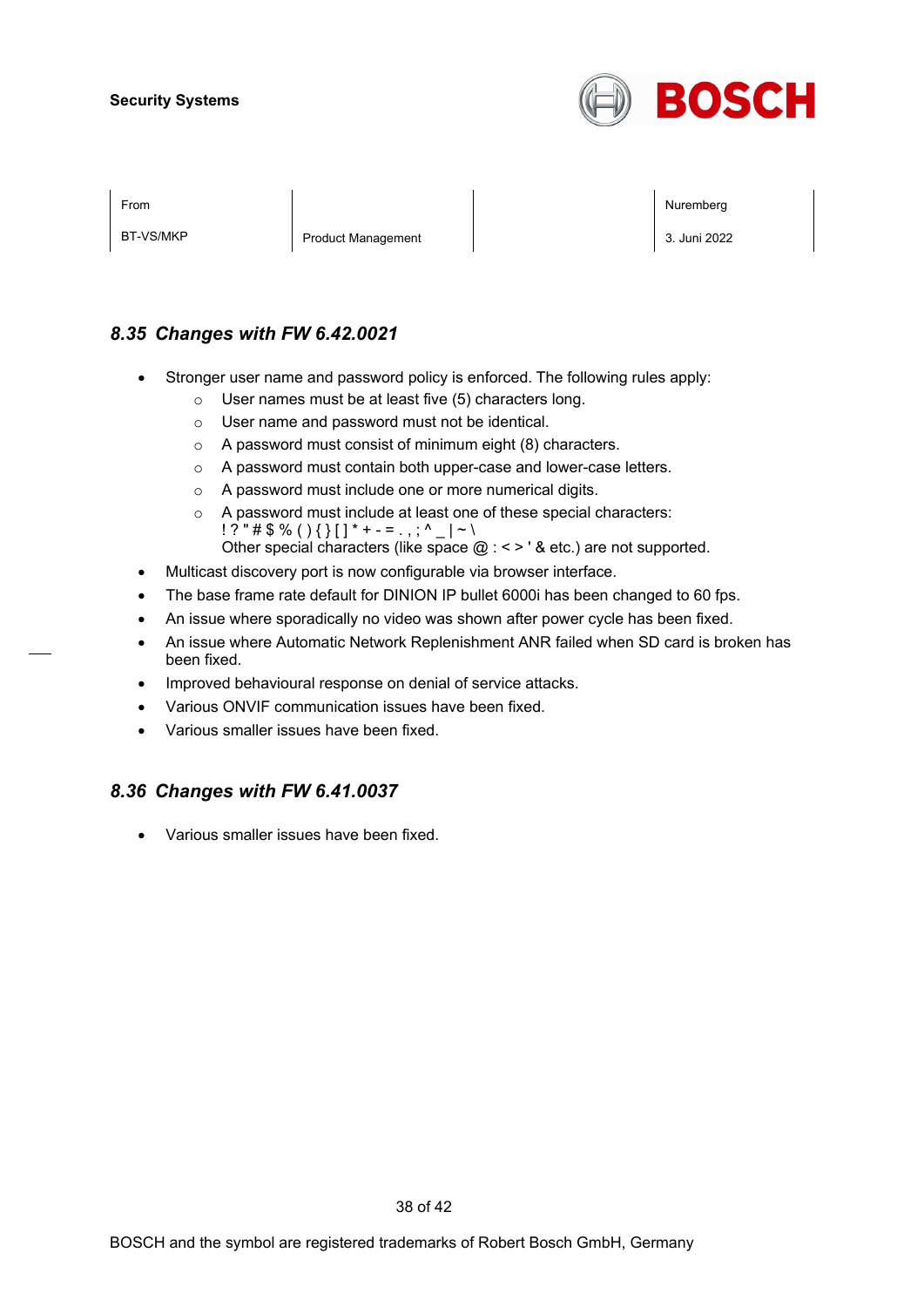

BT-VS/MKP Product Management 2. 3. Juni 2022

From the second contract of the second contract of the second contract of the second contract of the second contract of the second contract of the second contract of the second contract of the second contract of the second

# *8.37 Features with FW 6.40.0240*

#### **Encoding**

Support of H.265 compression A camera can be configured to use either H.265 or H.264. As H.265 requires more CPU performance, there might be limitations to maximum frame rate under certain conditions.

Note:

H.265 requires approx. 4 times the performance for decoding compared to H.264. Installed workstations, decoders and software might lack the performance to fluently decode H.265 streams.

#### **Intelligent Streaming**

- Intelligent Streaming is a combination of features and functions to optimize bitrate consumption of recorded video. It benefits from improved noise reduction in still areas of the image, an average noise level communicated to the encoder, larger GOP size, strong use of prediction in case of B slices, and dynamic tuning of quantization parameters (QP) in the encoder.
- The strength of the bitrate optimization can be set via 5 levels. Savings can be up to 90% using H.265 compression but are strongly scene-dependent.
- Intelligent Streaming is enabled by default in medium setting.

#### **Imaging**

- Support of 120 dB high dynamic range for 5000 camera series has been added.
- Improved noise filtering in still scenes.

#### **VCA**

For details on VCA 6.40 please refer to the separate release notes of Essential Video Analytics or Intelligent Video Analytics.

#### **ONVIF**

- ONVIF manual iris and focus controls added.
- Feature coverage of the ONVIF metadata stream has been extended to include e.g. object classes, object shape polygons, faces, flame and smoke detection info.
- Profile G support
	- o Recording start and control has been added.
	- o Recording search and replay functionality has been added.
	- o Tested with ONVIF Device Test Tool 16.07 SR2 rev. 617.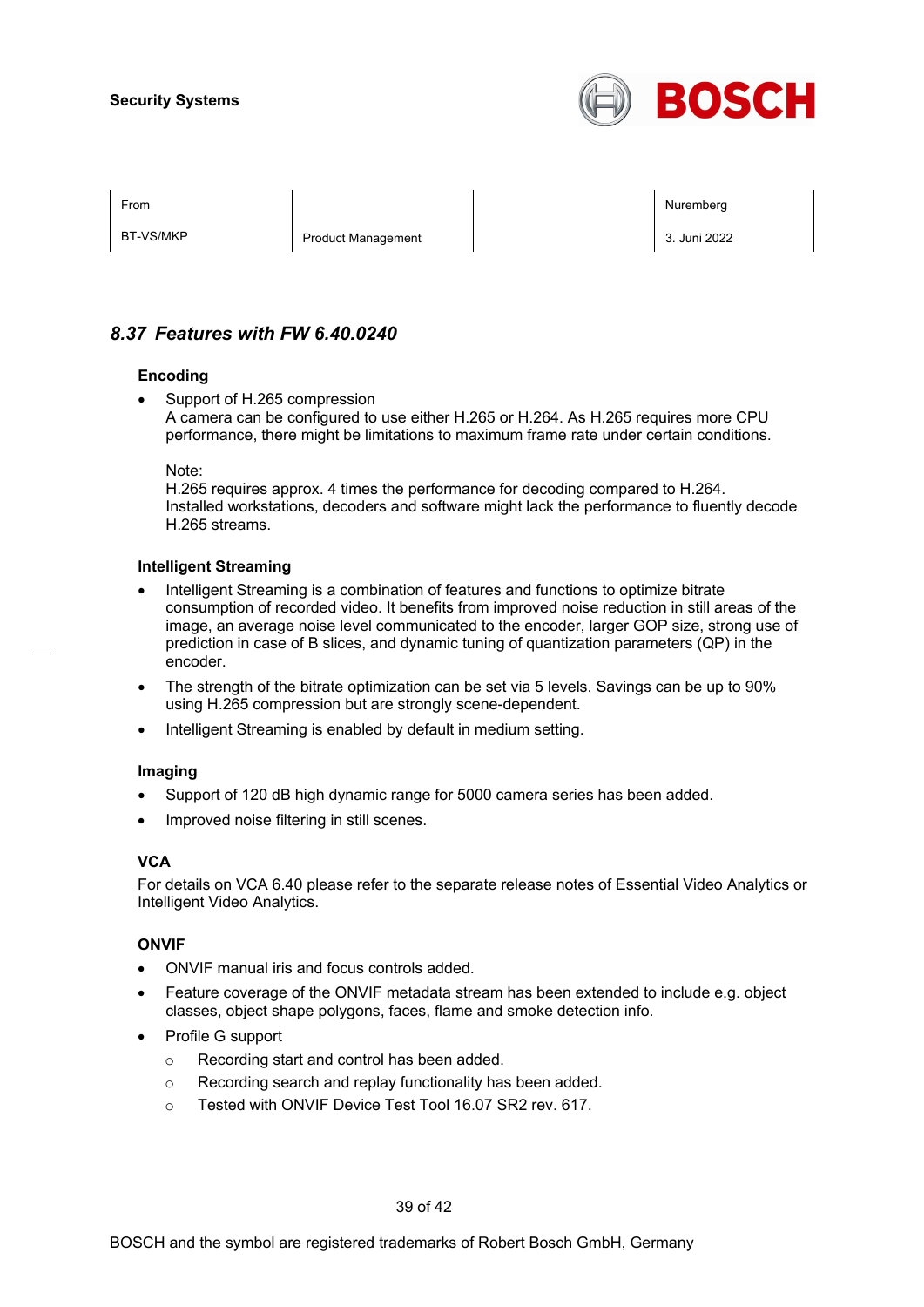

BT-VS/MKP Product Management 2. 3. Juni 2022

From the second contract of the second contract of the second contract of the second contract of the second contract of the second contract of the second contract of the second contract of the second contract of the second

#### **Security**

- Password enforcement
	- $\circ$  New cameras with this firmware installed will only become operable after the password for the administration level (user "service") has been assigned.
	- $\circ$  Other users "user" and "live" will only become accessible after the administrator assigned passwords to them.
	- $\circ$  Cameras which are updated to this firmware from a version lower than 6.40 will not change their behaviour and remain at their former protection level unless reset to factory defaults.
- Signed firmware file enforcement Only Bosch-signed firmware will be accepted by the camera without compromises.
- Data encryption on iSCSI storages
	- $\circ$  The payload on an iSCSI drive is encrypted using a symmetric XTS encryption scheme (block encryption).
	- $\circ$  The camera uses a number of public keys to asymmetrically encrypt the XTS key for multiple receivers. These public keys are maintained in the certificate store via certificates. Usage can be defined as for "recording1" and/or "recording2".
	- o Payload encryption is possible on SD cards as well as on external iSCSI storage.
	- $\circ$  A client that shall be allowed to replay this footage must have its cert/key registered and activated.
	- $\circ$  The Video Recording Manager (VRM) may also be a receiver to decrypt the payload data for replay.
- SRTP payload encryption for live and replay SRTP provides payload encryption of UDP streams via TLS, similar to what HTTPS does by using TLS for TCP streams. Also encrypted multicast connections are possible.
- SNMPv3 support
	- $\circ$  New alternative SNMP support provides encryption and authentication. This new service will provide pure MIB-II access.
	- $\circ$  Legacy functions, like NTCIP support or mapping of dedicated RCP commands to SNMP Enterprise MIB nodes, are only provided with existing SNMPv1 implementation.
- Certificate revocation list (CRL) support
- To improve usability and provide a more compact overview, the web user interface for the certificate store has been updated. It now allows direct tagging of certificates for usages. The former split into two areas (Files and Usage) is removed.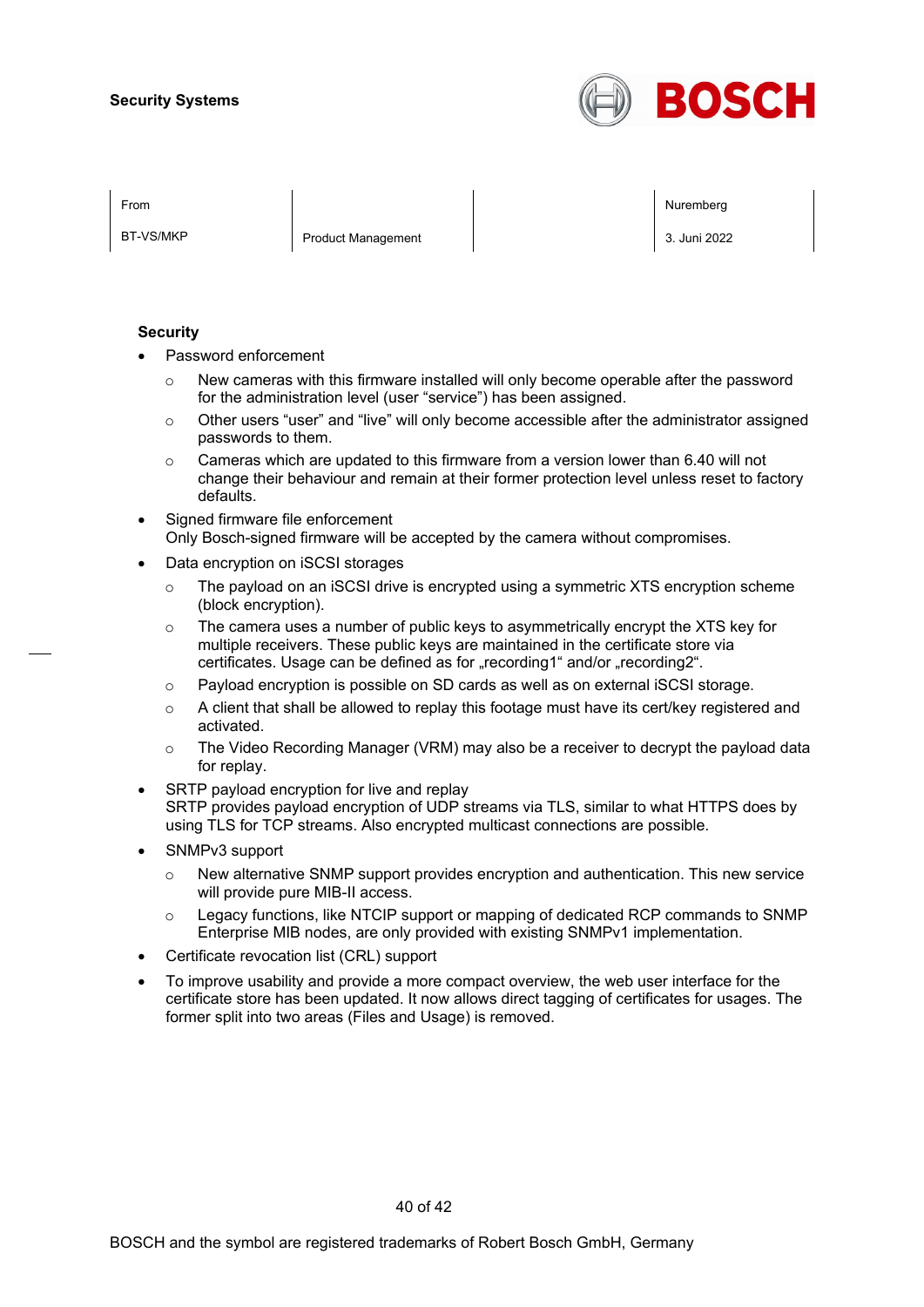

BT-VS/MKP Product Management 2. 3. Juni 2022

From the second contract of the second contract of the second contract of the second contract of the second contract of the second contract of the second contract of the second contract of the second contract of the second

- Stronger encryption and password protection for configuration file
	- o The configuration file is encrypted and password-protected before download.
	- o The user as the owner of this configuration file is prompted for the password.
	- $\circ$  The password is required when the configuration file is uploaded to a camera.
	- $\circ$  The configuration file is encrypted using standard mechanisms but not intended to be opened or modified by the user, thus the encryption key itself is kept internal and not exposed.
- Stronger encryption for maintenance log file The maintenance log file as being used in tech support cases is encrypted with a Bosch public key. Only tech support staff is authorized to decrypt and open the file.
- The minimum TLS version can be defined, e.g. to avoid vulnerabilities from TLS 1.0 and 1.1.
- The Telnet console has been completely removed and is substituted by a new logging facility providing:
	- o A more structured output including timestamp, severity and module sources
	- o Search and filtering for specific events via web user interface
	- o Direct output to a syslog server
	- $\circ$  Configuration to produce similar "debug" printouts for tech support as previously
- Consolidation of running services, visualized on new page "Network Services". Only those services (HTTP, HTTPS, RTSP, RCP, iSCSI, NTP, discovery, ONVIF discovery) are running which are required for activated functionality. All other services (FTP, SNMP, UPnP, GB/T 28181) and their respective ports are deactivated.
- The password unlock functionality (support recovery option) can be disabled.
- CHAVE cameras
	- o Multiple trusted issuers are now allowed for client certificate authentication.
	- o An option to not wipe the SXI certificate when a factory default is issued has been added.
- Installation Code has been enhanced with a block for crypto-coprocessor version indicators. The Installation Code thus has a length of 48 digits instead of only 44 digits.